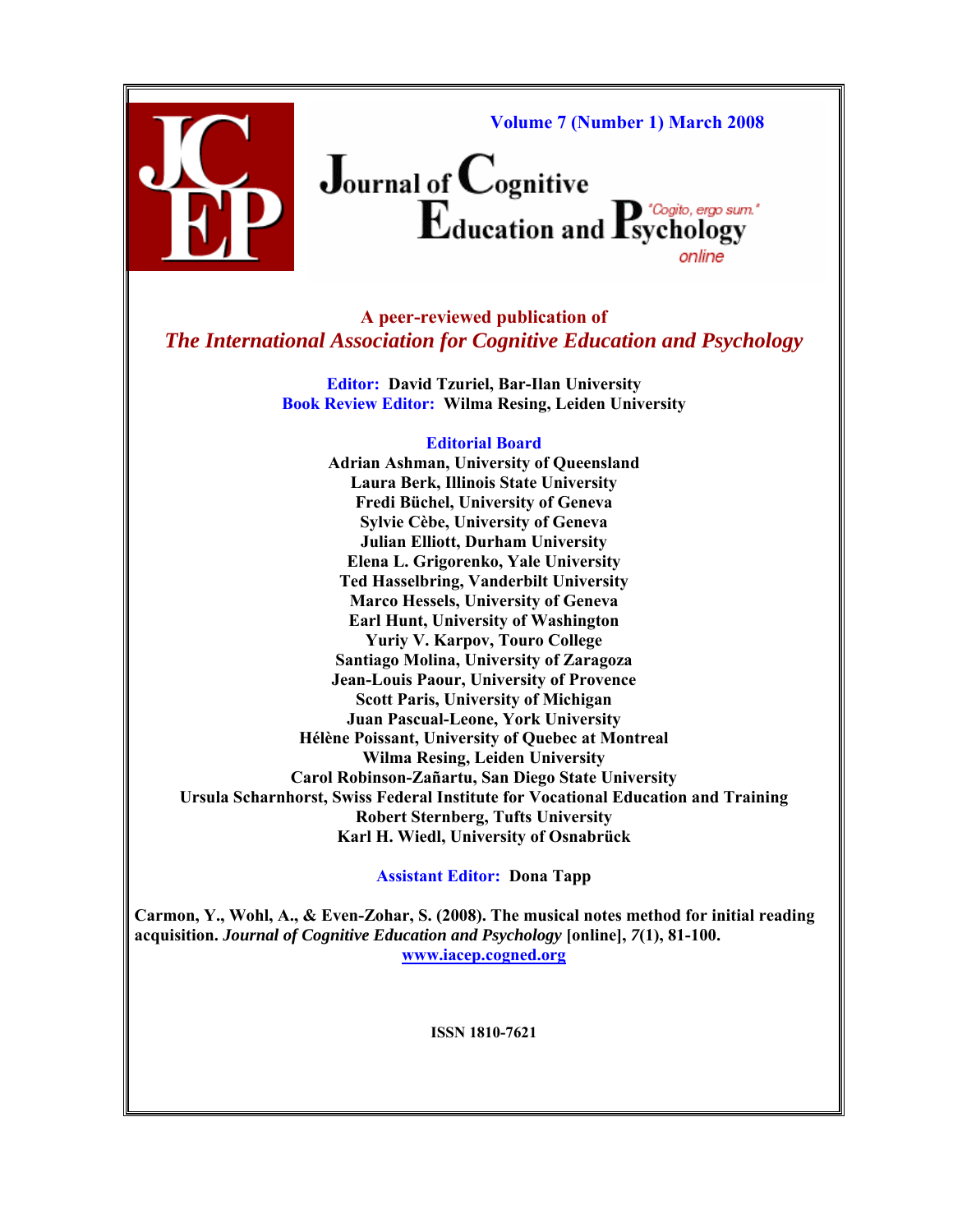**Yehudith Carmon**  *Bar-Ilan University* 

**Aryeh Wohl**  *Talpiot College of Education* 

**Shmuel Even-Zohar**  *Bar-Ilan University* 

# *The Musical Notes Method for Initial Reading Acquisition*

### **Abstract**

A century of experimental approaches to reading instruction has not significantly reduced initial reading acquisition problems. Though researchers continue to identify more and more symptoms of deficiencies, they have, to date, come up with but few solutions. Reading instruction traditionally begins with the particular components of a specific language. In this study, we investigate a method that begins with general, basic reading components common to all written alphabetical languages, including musical notation. We propose to introduce reading by using an original and simple musical vehicle, the Toy Musical Notes (TMN) method. After creating a primary reading scheme through music, verbal reading becomes much easier. Our method was tested on 150 preschool children, who participated in three intervention programs: TMN, conventional music, and a control group, which had a non-musical intervention program. Preand posttests were administered with follow-up assessments in reading development conducted in the first grade. The results reflected significant achievements for the TMN group on all reading parameters: number of mistakes, vocal reading time, velocity, and comprehension. Applying this method allowed us to use children's natural musical interest to help them learn to read and comprehend better.

**Key words**: reading abilities, reading components, reading acquisition, musical notation, reading scheme

In recent years, international UNICEF tests have indicated weakness in reading achievements in affluent Western countries (Chiu & Mcbride-Chang, 2006). Reading experts seek new ways to solve problems of reading acquisition instruction (Glenn, Cousins, & Helps, 2005; Kerins, Winkler, Sweeney, & Carran, 2006). In almost 100 years of frequently changing approaches to teaching reading – synthetic, analytic, and eclectic (Kerins et al., 2006; Wohl, 1998) – difficulties have not been adequately reduced. The available reading acquisition methods, although rich in content, do not always answer the needs of all young learners. Preparing youngsters for reading readiness seems confined to elements of a specific language: teaching skills such as letter recognition, phonological awareness, the manipulation of consonants and vowels, spelling and syntax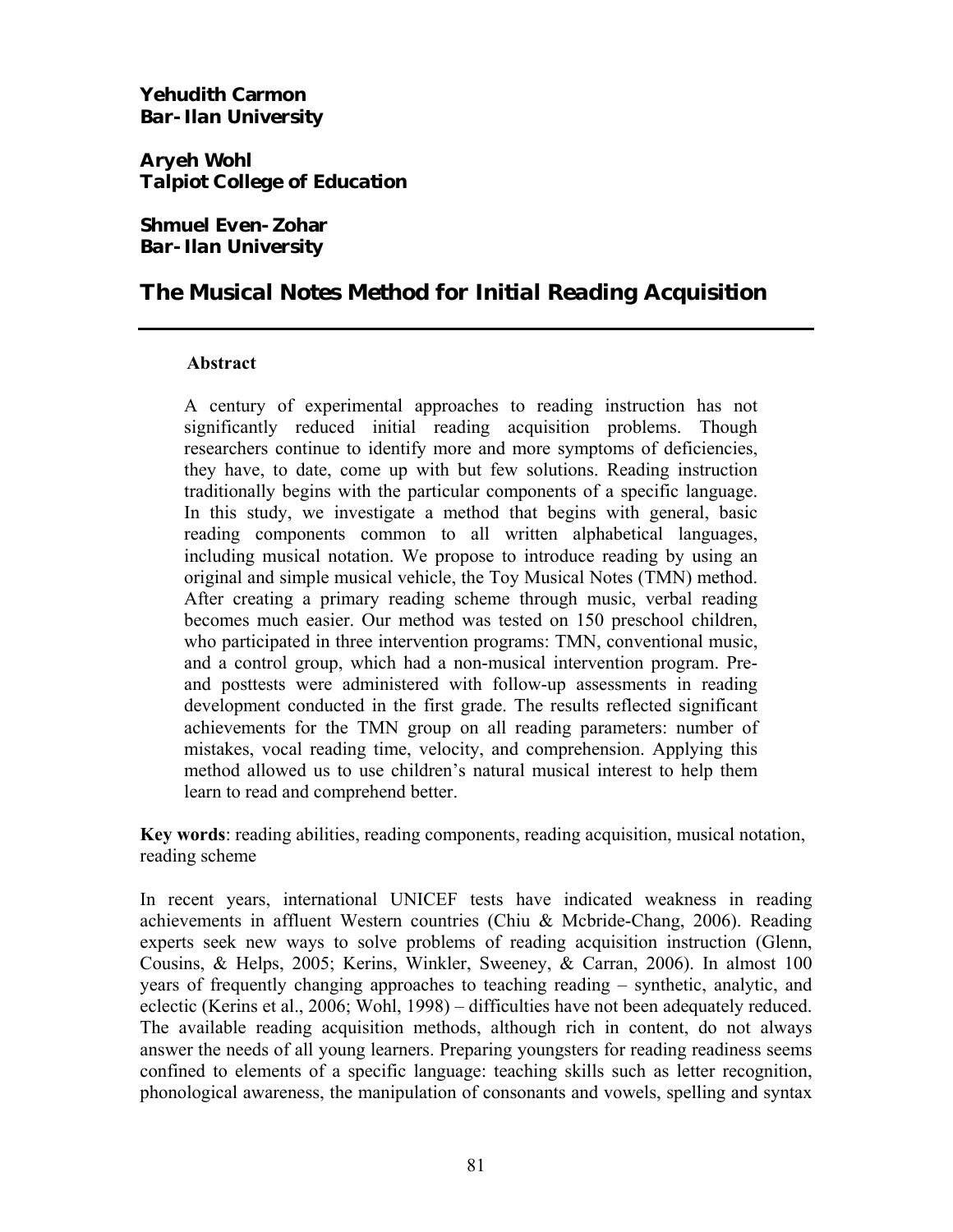(Evans, Bell, Shaw, Moretti, & Page, 2006; Katzir et al., 2006; Kerins et al., 2006). These skills, taught in traditional "emergent literacy" programs, seem not to enable coherent reading. This leaves many children frustrated and lacking the explicit competency for coherent reading. General reading components are also needed.

A recently developed approach to answer this need is the Toy Musical Notes (TMN) method. The approach is based on a small number of notation signs and explicit strategies to instruct general reading components common to all alphabetical languages as well as to music. Written musical notation has not been widely used thus far for closing the auditory-visual gap of novice readers because of the complexity of the standard notation. The TMN method provides a new means for achieving reading readiness by addressing the transition from spoken to written language. Children perceive the intonation and rhythm of words when they hear them, but not when they read them. TMN uses music to enhance the cognitive process, enabling children to absorb the much more complicated process of verbal reading. It is compatible with two other theories: Vygotzky's (1978) zone of proximal development and Gardner's (1997) multiple intelligences and influence of close domains. The method suits children's cognitive development at the preschool and initial school stages, and provides children with a comprehensive reading experience (in music) before they learn the alphabet. TMN uses the children's natural interest in music and helps to close the cognitive gap that occurs when children experience the first transition from auditory language to visual reading. Studies indicate the positive effects of music learning in early childhood on the development of the cognitive process of reading. Teaching music as part of children's initial reading experiences relates to three different areas of a child's cognitive development: auditory development, reading, and music.

# **Auditory Development**

Children have a prenatal sense of hearing and are receptive to resonance frequencies. The process of audio-cognitive acquisition develops in a fixed order: timbre and volume precede pitch and rhythm, and finally proceed to phonemes – consonants and vowels (Inbar, 1999). The development of the senses influences the cognitive process before the infant acquires verbal abilities. Newborn babies recognize their mother's vocal timbre, first experienced in the womb (Inbar, 1991, 1999). They are sensitive to auditory volume, frightened by harsh voices, and comfortable with soft ones (Klein, 1997). Within 2-3 months, babies enjoy listening to variety in the pitch of tunes and react physically to rhythm by moving their bodies. These musical components assist in language comprehension (Inbar, 1999; Whalley & Hansen, 2006). Music, as the emotional language of children, serves to communicate with them earlier than words (Inbar, 1999). Children learn language through hearing the whole spectrum of language sounds before beginning to learn to read. When reading, however, the auditory components are absent; children need to focus on written phonemes only. This can be compared to hearing a robot speaking on a single-pitch level, repeating the same rhythm and prosody. Music expands and strengthens internal auditory memory and helps beginning readers to retrieve the entire sound spectrum for the word comprehension task (Adams, 1994; Koren, 1993).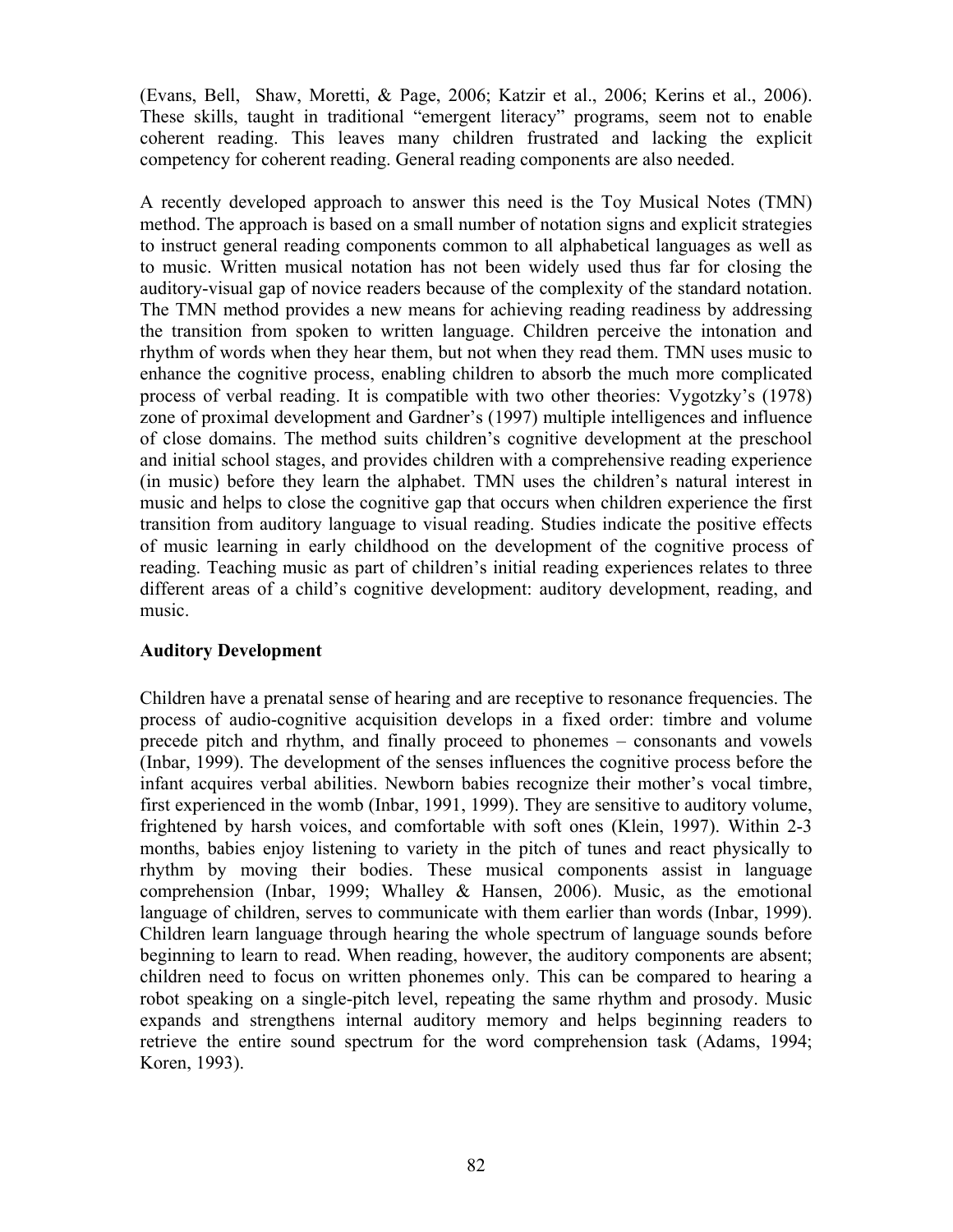# **Reading**

Researchers agree that reading is not a natural skill and that the first language a child learns to read is the most difficult (Rayner & Pollatsek, 1989; Gibson & Levin, 1975). The second language is much easier, because the foundation – the first reading scheme of "how to read" – is already established and improves with further cognitive tasks and language experience (Kaniel, 2001).

Reading has two sets of components:

- The specific base of a particular language: letters, spelling, and syntax. Recent reading studies (Katzir et al., 2006) focus mainly on particular components in a specific language.
- The general base, common to all alphabetical languages including music, includes several cognitive processes: (a) expanding auditory memory; (b) gathering data – signs – and storing them in short-term memory until their meaning is comprehended; (c) developing audile memory to enable the gathering of written sounds of words leading to comprehension; (d) recognizing the alphabetical principle that every sign represents its unique sound in any context; (e) audio-visual integration (Yishay, 1992); (f) developing brain manipulations of sound segregation; (g) directionality; (h) sequence; and (i) fluency.

The multitude of specific components makes it difficult to teach the general reading base. Most young children do not easily learn rules out of context without specific examples (Weiss, 2000). Thus, teachers refrain from teaching the general base, because its complexity does not leave enough time and enthusiasm to teach the specific components. Teachers can more easily determine whether children have adequately internalized the alphabet than mastery of the alphabetical principle or expanded auditory memory. The gap between aural and written language thus may also be caused by the instructional mixture of too many specific-explicit and general-implicit components. It is clear that young children need concrete learning (Piaget & Inhelder, 1967).

In practice, the known approaches to reading instruction are: (a) the analytical-holistic, top-down model, from the reader to the text (Goodman, 1986; Wohl, 1998); (b) the synthetic-phonetic, bottom-up model, from the text to the reader's mind (Adams  $\&$ Bruck, 1993; Wohl, 1998); (c) the integrated eclectic-balanced method, (Spiegel, 1998; Wohl, 1998). All involve teaching letter recognition, spelling, and syntax, appropriate for different children. These approaches have largely failed to reduce problems caused by the absence of the basic general reading components.

Alternative reading methods for beginning readers were based on teaching verbal reading decoding skills, focusing on a visual base. These included: (a) attempts in the 1960s and 1970s to provide "reading aids," such as the color coded symbols of the 44 sounds in English, ITA (Initial Teaching Alphabet), described by Bond and Dykstra (1997); (b) Clarke's (1973) teaching of transparent Italian (in which every letter is written as read and vice versa) to English-speaking children, in which every phoneme had its own specific letter(s); (c) the Woodcock Rebus Reading Program (Woodcock, Clark, &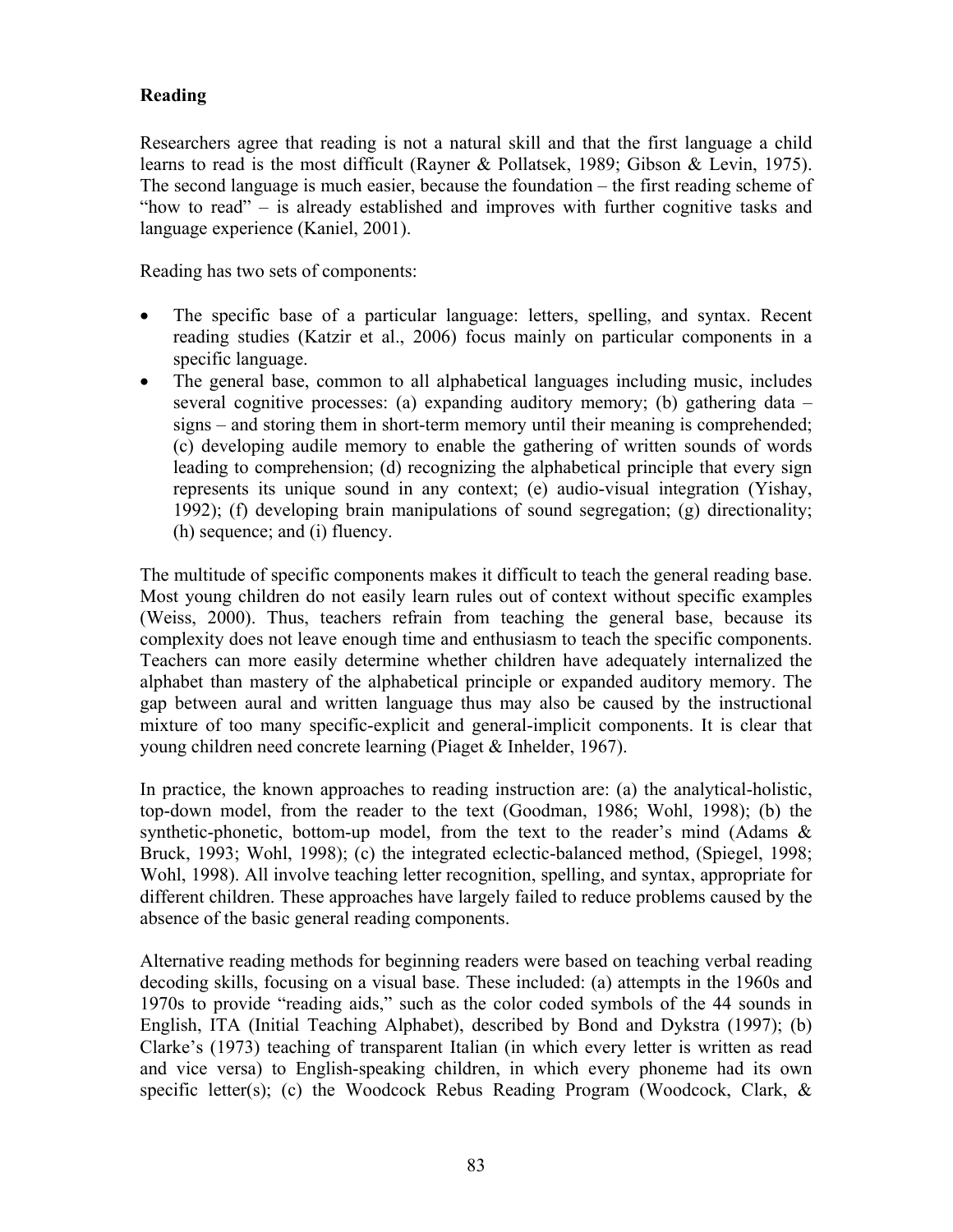Davies, 1979), which employed visual illustrations (rebuses, i.e., picture-symbols) instead of words or letters, to assist in remembering word meaning visually. This was reenergized by Reiter (1999) and adapted for his "Rainbow Reading System," called "tailored reading," using both rebuses and colored letters. Pictograms, numbers, and colors have been used to stimulate interest in and capacity for reading, with varied success.

These methods focused on visual elements and on teaching specific reading components of verbal reading. The results were disappointing because children were often habituated to incorrect spelling and had difficulty making the transition to regular orthography. The focus on visual decoding, and not on integrating hearing, which is indispensable for reading and reading comprehension, may explain why these methods were not incorporated into classroom reading programs.

The Head-Start program, introduced in the late 1960s and 1970s, is an example of an intervention program that lacked preparation for verbal reading. It was based on aural language, not on reading (Paulson et al., 2004). Whalley and Hansen (2006) emphasized its prosodic sensitivity role in children's reading development but not its effectiveness for acquiring initial reading readiness.

# **Music**

Reading musical notation requires an easier cognitive process than reading text and thus can be acquired earlier (Inbar, 1991, 1999). When children hear a word, they need only to refer to an object. When reading the word, they need to decipher the word and then relate to its connotation. Because reading musical notation requires only identifying a combination of sounds, and not referring to an object, comprehension is simply recognizing a read tune. Music provides children with tangible (motor) visual symbols and musical hearing. Therefore, even though reading music and text both use artificialarbitrary elements, children are more readily able to acquire musical reading.

The ability to sing and enjoy music is as natural as speaking, and music reading can be used to enhance text reading. Hammer, Bentin, and Kahan (1992) claim that reading recursively is the best way to enhance reading. But for many children, initial text reading is not the best way to enhance reading. Many studies testify that music expands auditory memory (Koren, 1993), and helps cognitive development (e.g., the Mozart effect, Baby Mozart tapes; see Platel et al., 1997; Rauscher, 1995, 1997; Rauscher & Shaw, 1998; Rauscher, Shaw, & Ky, 1995; Rauscher et al. 1997). Music intonation (pitch) and prosody (rhythm), along with auditory memory development, also help to clarify the meaning of a sentence and improve comprehension (Adams, 1994; Sarnthein et al., 1997).

The TMN method consists of an audible integrated visual medium of reading with a focus on the preparation-for-reading stage, before the child can recognize the full alphabet. TMN provides the preverbal general reading components needed as a base for specific reading components, and expands auditory memory, allowing children to enjoy "first-time" reading without the need to recognize many verbal reading details. Learning to read the base with music elements as an introductory preparation to ease into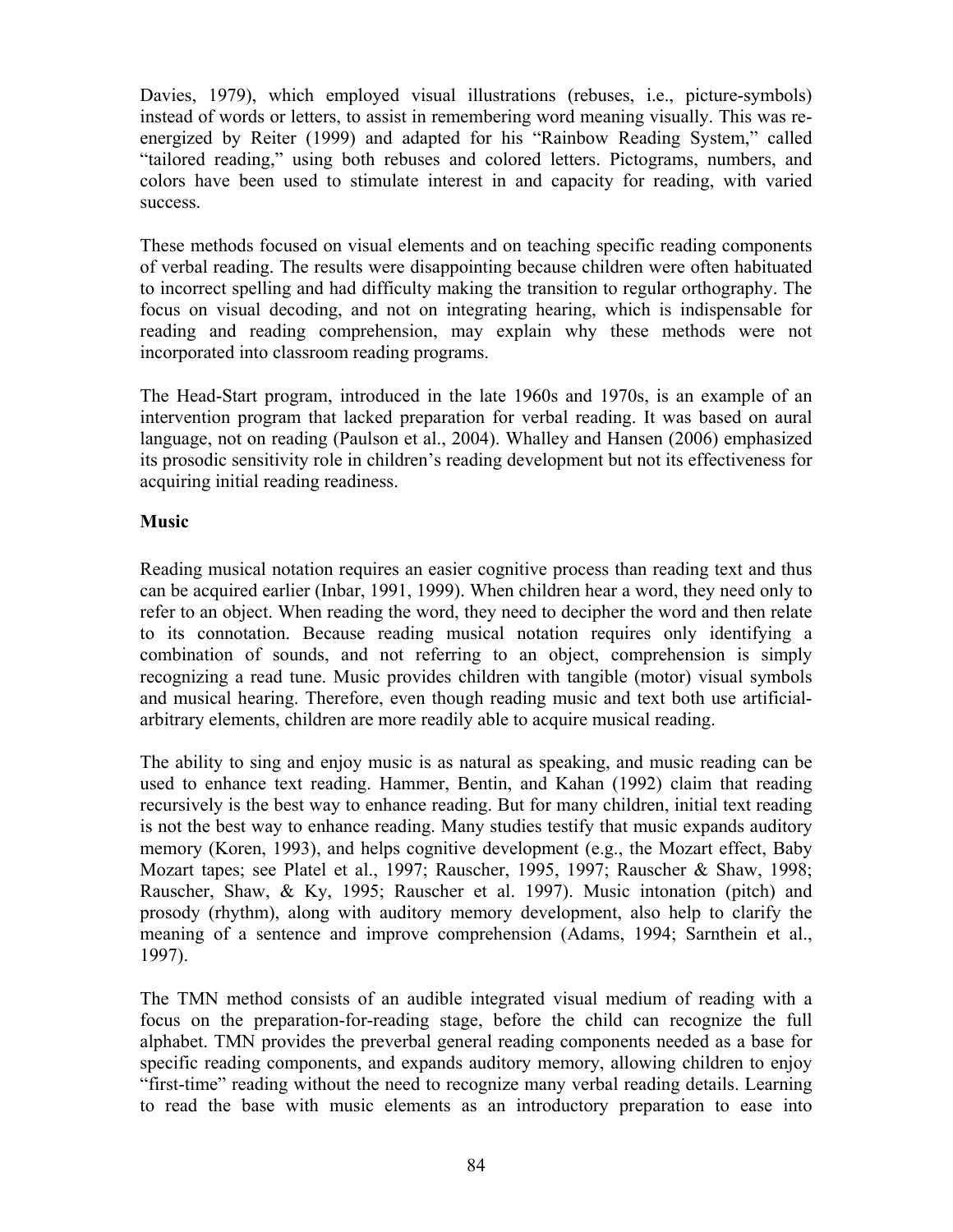conventional verbal reading instruction may prevent reading deficiencies before children have fully learned the large number of phonemes.

*Concrete-abstract distinction*. Playing a musical instrument places the concrete before the abstract (Piaget & Inhelder, 1967) and provides a tactile reading experience in early exposure to musical notation. Concretely applied notation helps the player's imagination to anticipate the next abstract sound. Struggling with the abstract is a preparatory stage for learning to read intangible words. Children do not know how sung or spoken sounds are articulated in their bodies, but reading music while playing an instrument provides an easy concrete starting point. A musical keyboard is a tangible instrument that enables children to hear the musical notations by playing, before they can pronounce or sing them. There is no parallel tangible "text" instrument that can cause one to hear words while reading. Verbal reading thus demands a higher cognitive ability, which may be an obstacle to children who have not yet reached this cognitive level. Music reading can serve as an intermediate level. Singing the played tunes (solfège) is a stage that can gradually lead the way to text reading (abstract). The strategy of repetitious singing internalizes and encourages the solfège function. The tune does not have to be familiar to the reader. The ability to recognize tunes by singing without depending on instrument playing (internalizing solfège) achieves an important musical step, and gradually unknown tunes can be integrated. When children know enough sounds, they are asked to recognize known tunes from notations. At this point, a higher musical level is achieved, thus preparing the needed catalyst for verbal reading.

*Audio-visual integration* is indispensable for obtaining reading skill (Yishay, 1992). Associating the pitch and rhythm of the notes with the melody corresponds to the comprehension of accumulated words in a written sentence, thus providing children with an important reading-learning skill even before they know the alphabet.

Since this is the case, why hasn't reading music been widely used as a preliminary stage to teaching reading? The complexity of conventional musical notation may provide the answer (Schafer, 1967/1981). Musical methods were developed to circumvent this problem. Throughout the 20th century, music was taught without notation (e.g., Cohen, 1997; Jaques-Dalcroze, 1930; Kodaly, 1943-48, 1945; Orff, 1930; Ring, 2005; Suzuki & Grilli, 1992) or using methods of limited notation that focused on either pitch or duration (rhythm) without combining them (see, e.g., Amiran-Pougatchov, 1976, pitch only; Sobol, in press; Somervell, 1933, as cited in Cox & Howard, 2003, rhythm only;). The TMN method uses a combination of pitch and duration. Our preliminary studies have shown the potential of such music reading for enhancing general reading abilities.

# **The TMN Method**

The TMN method has been developed and tested over more than a decade. It makes use of three teaching and assessment strategies: (a) from Feuerstein (Feuerstein, 1980; Feuerstein, Rand, & Hoffman, 1979), we adopted the Mediated Learning Experience approach; (b) we applied Klein's (2003) ideas about operationally mediating criteria for young children; (c) using Tzuriel's (1998, 2001) Dynamic Assessment Modifiability approach, we were able to lead children to register information systematically and to internalize efficient cognitive and meta-cognitive strategic processes. Dynamic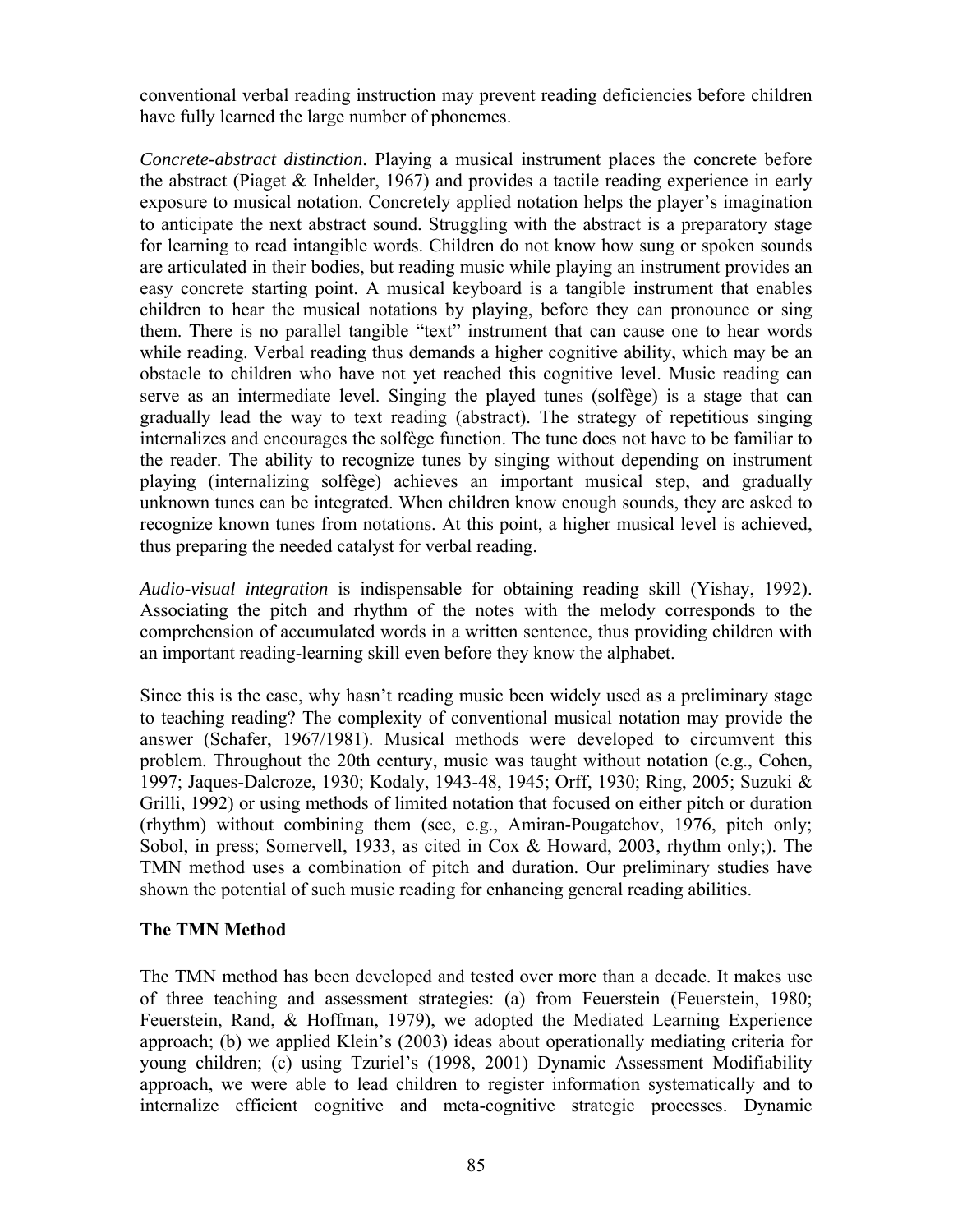assessment through mediated learning examines the child's ability to cognitive change rather than end-stabilized-test-scores. Using the three strategies allows children to optimize and enhance the development of their learning potential, independent of the learned domain.

The TMN method uses eight signs arranged in a hierarchic order: three for pitch, three for duration, one for a pause, and one to represent octaves (Carmon, 2002). It has a logical order, easy to remember, with enjoyable musical combinations. The small number of differentiated signs make it much easier for children to learn and focus on the general reading components instead of dealing with the 26 letters of the alphabet. TMN enables the full experience of music reading, focusing first on general components, before or parallel to the language-specific ones. A basic reading scheme is established that allows children to internalize the general reading experience before adding the necessary phonemes of text reading. This simple system, using a small number of easily distinguished notations, solves the problem of habitual misspelling in the transition to standard text reading. The method can also become part of an "emergent literacy" system, with the additional advantage of musical development.

Figure 1 demonstrates the notation of the song "Mary Had a Little Lamb," illustrating the mnemonic simplicity of the TMN method. One symbol (O) used in different combinations signifies three different pitches: O (one circle) represents the sound C (Do); OO (two circles) represents D (Re); OOO (three circles) represents E (Mi). A duration sign follows every pitch symbol: a horizontal line (–) represents the duration of one beat; two converging lines  $(\le)$  represents the duration of two beats; and two sets of converging lines  $(\le)$  represents the duration of four beats.

| Mary Had a Little Lamb                                                                                                                                                                                                             |  |  |  |  |  |
|------------------------------------------------------------------------------------------------------------------------------------------------------------------------------------------------------------------------------------|--|--|--|--|--|
| $000 - 00 - 0 - 00 - 000 - 000 - 000 <$<br>Ma- ry had a li- ttle lamb<br>00-00-00< $000-000-000-000<$<br>li- ttle lamb li- ttle lamb<br>000-00-0-00-000-000-000<<br>Ma- ry had a li- ttle lamb<br>$000 - 00 - 00 - 000 - 00 - 000$ |  |  |  |  |  |
| Its fleece was white as snow                                                                                                                                                                                                       |  |  |  |  |  |

*Figure 1.* Example of TMN tune notation.

Snyder (2000) explains an important aspect of easing recall: just as 10 numerals can represent all multiple numbers, linked chains are cognitively helpful for recall of more complicated combinations. TMN uses this principle with note symbols in logical combinations and with unique didactic strategies, and explicitly focuses on general, basic reading components. The tangible (concrete) music played on instruments is followed by singing the music (abstract). Establishment of the concrete playing and abstract singing helps to connect to textual reading and comprehension (i.e., recognition of the tune).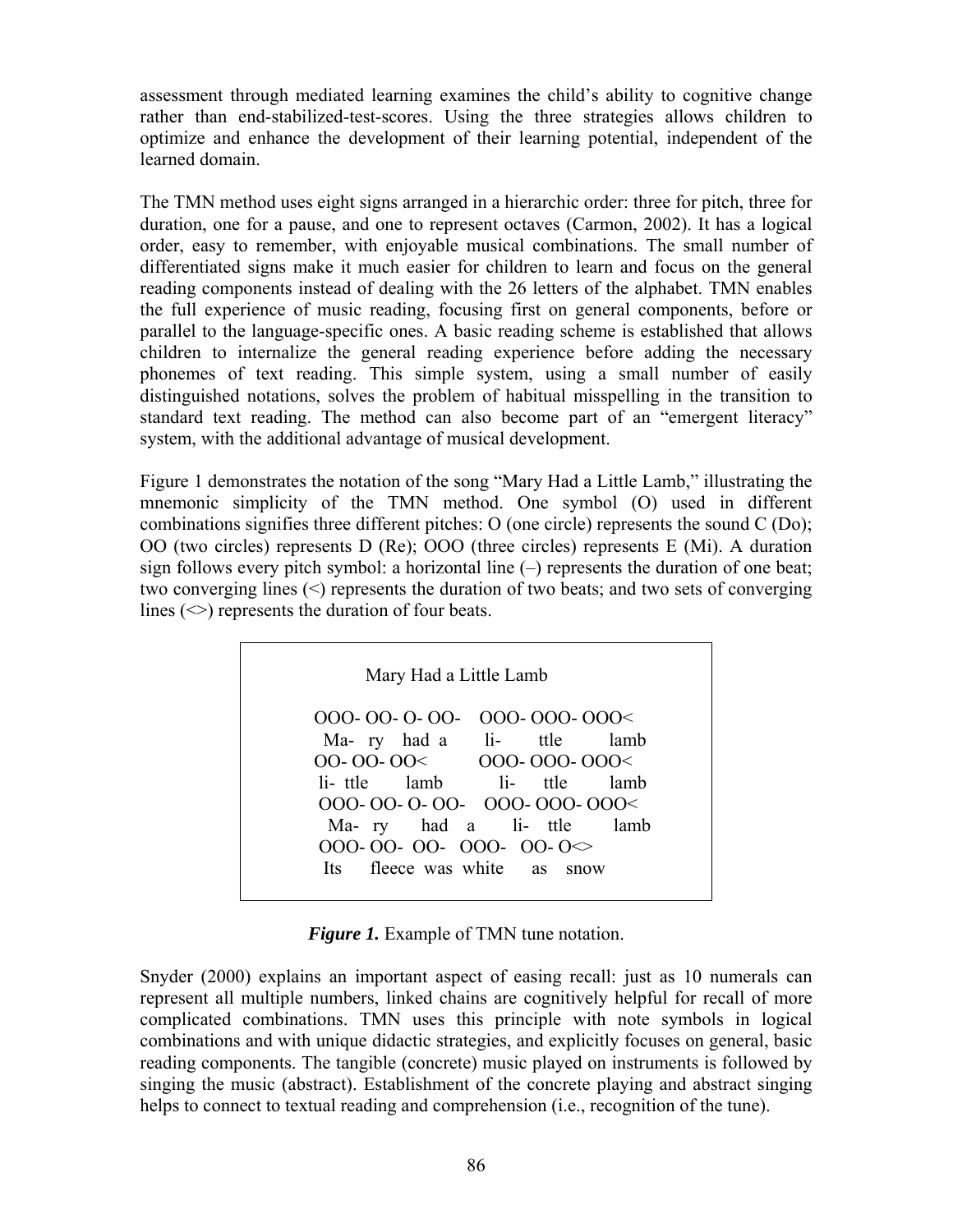### **Music Education**

TMN can also influence musical education because it is much easier than conventional music notation and lays the foundation for subsequent musical education. Experience shows that the transition from TMN notes to conventional ones takes between 2 and 4 lessons, and comprehension levels are much higher than traditional learning of conventional notation. Carmon and Elkoshi (2008) showed the effect of notation learning using the TMN method on children's symbolic behavior and concluded that TMN will contribute to better reading – both textual and musical. We now describe an intervention program using this method.

### **Method**

With the permission of the Israeli Ministry of Education, the principals and the parents, we performed the research on preschool children of low-medium socioeconomic background, in 10 kindergartens in the center of Israel. Pre- and posttests were given to preschoolers in the intervention year, and three follow-up observations were carried out to compare actual reading performance at the beginning, middle and end of the first grade.

# **Participants**

The sample consisted of 150 5-year-olds in 10 kindergartens, with an equal number of boys and girls, who were assigned to three groups: a TMN intervention group (4 kindergartens), a conventional music intervention group (3 kindergartens), and a nonmusical intervention (involving spatial gymnastics and animal care) control group (3 kindergartens).

# **Research Tools**

Five tests, designed to assess formal reading-readiness, reading ability, and cognitive development were administered at the pre-reading stage and reading tests in the first grade.

1. Goodenough's *Draw-a-Man Test* (Harris, 1963), an indicator of readiness for formal learning, general cognitive processes, and intelligence. The test was administered three times: at the beginning and end of the preschool intervention program and at the beginning of first grade. This test has no direct connection to reading, but to general intelligence, and was used to compare the groups. Gardner (1997) found that the general intelligence base is related to specific abilities. Accordingly, we can depend on cognitive processes and intelligence (as shown in *Draw-a-Man*) to assess the children's ability to grasp reading.

2. *Concept of Print* (Hebrew version of Clay, 1977) was used for assessment of the skill of general reading components in text and pictures. It shows the development level of reading abilities in emergent literacy. The test was administered twice: before and after the intervention. It is a time consuming test, and not appropriate for the first grade, when specific verbal language reading is being acquired.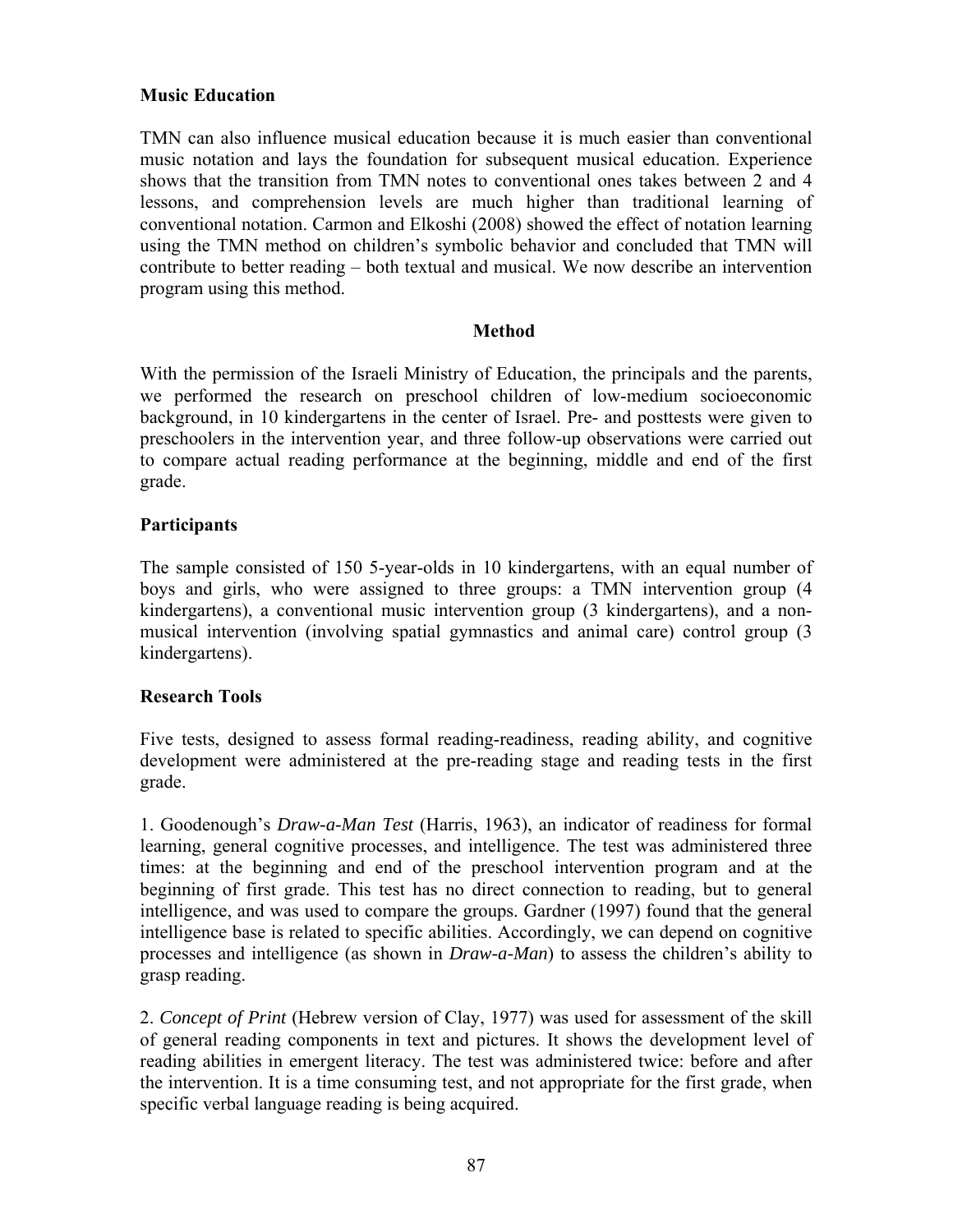3. *Bentley's Music Abilities Test* (Bentley, 1966, translated by Sharvit, 1992) tests the discrimination of pitch, rhythm, and melodic couplets. The test was administered three times: pre- and postintervention and at the end of first grade, to determine long-term effects of the intervention. Because of the children's young age, a shortened version of the test was administered.

4. *Phonological Awareness Test* (Lapidot, Tubul, & Wohl, 1995) is considered a prognostic tool for reading success, and shows the potential level of reading acquisition skills. A shortened version of the test was administered to a random sample of children at the end of the kindergarten year and the beginning of first grade. Forty-six items were used, 2 from the beginning and 2 or 3 from the end of each of the 10 sections (initially containing 10 to 16 items each). The maximum score was 46.

5. *Informal Reading Inventory* (IRI) assesses vocal, silent, and comprehension reading levels (Silvaroli & Wheelock, 2001, based on Gray, 1968). The test battery was adjusted for each of the time frames to show how readers functioned informally. It gives a picture of children's reading on various levels:

- At the beginning of first grade, the "Stories for Beginners" (Wohl, 1995), which has a picture and sentence on every page, was used. The children retold the story and answered comprehension questions.
- In the middle of the school year, the children were asked to read two short stories, four independent sentences, and to answer comprehension questions. Teachers were also asked to complete a questionnaire on their students' reading achievements.
- At the end of the first grade, vocal and silent reading times were assessed, with questionnaires to be completed after each story. The vocal reading was tape-recorded and subsequently analyzed for the number of correctly read words out of a sample of 89. In addition, a questionnaire concerning attitudes towards reading was administered.

# **The Intervention Program**

The preschool music intervention and the standard music group sessions lasted 30 minutes, twice a week, in groups of 5 or 6 children. The control group had a spatialgymnastics program that included styled movement games oriented to improving posture. The sessions lasted 60 minutes, twice a week, in groups of 12 children.

Third-year university students, who administered the tests, participated in interviews and workshops before every battery of tests, including simulations with non-participating children. Reading materials were designed to ease reading and facilitate comprehension. Each test was conducted after pre-planned breaks, and its duration depended on the children's concentration level. The assessors, two graduate students majoring in special education and psychology, checked the tests separately. The inter-scorer reliability coefficient was  $r = 0.96$ . Analysis of variance (ANOVA) tests were performed on the dependent variables with Scheffé or Duncan tests to identify the sources of divergence. The reading parameters and correlations between dependent variables were also noted.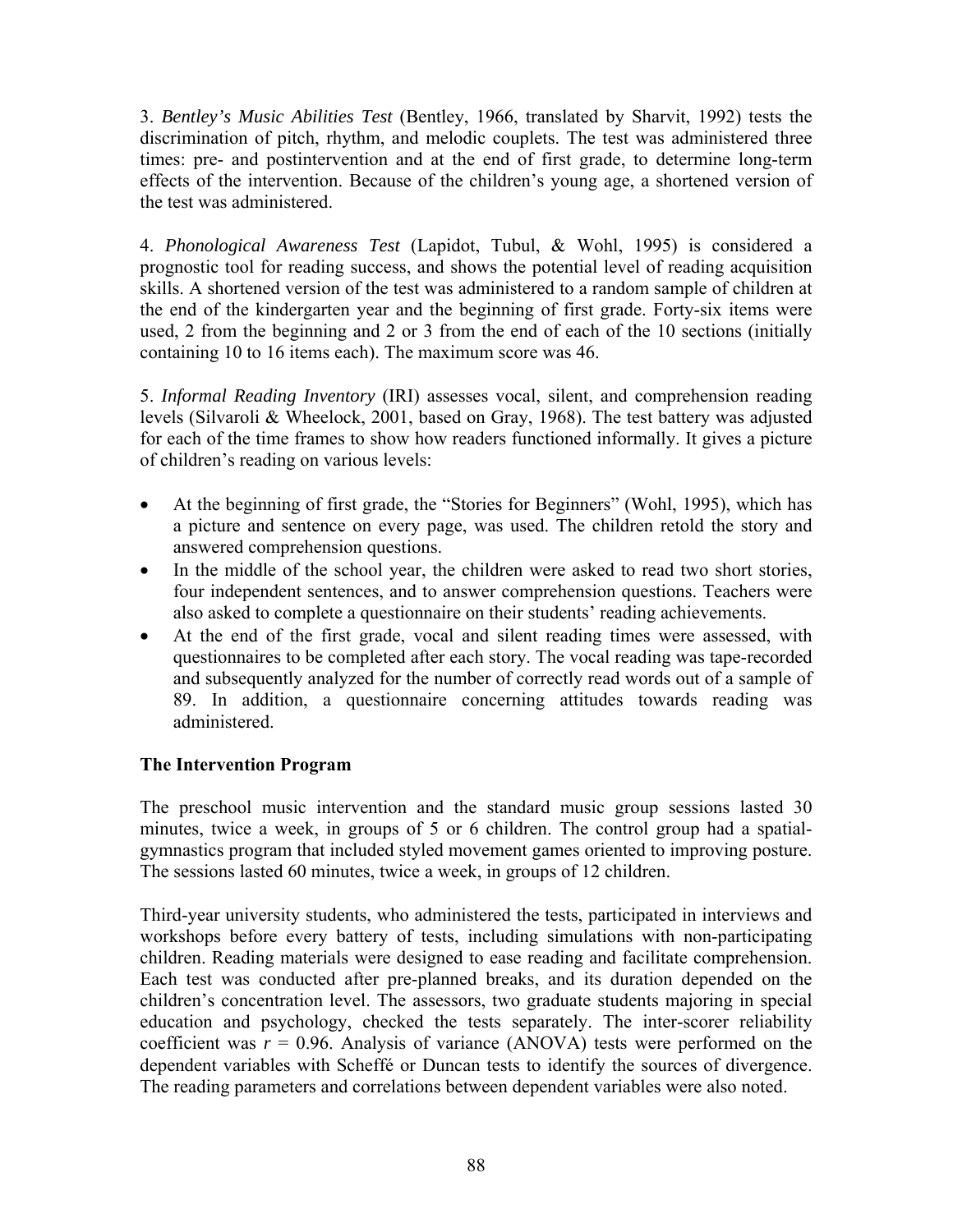#### **Results**

In this article, we report results on reading acquisition skills, intelligence, cognitive processes, and reading development of the three groups (TMN, conventional music, control). The reading measures mainly showed the positive effect of the kindergarten intervention on the general reading components when applied to specific textual material. As regards the Draw-a-Man Test, all group scores except one were enhanced between the time intervals (see Table 1). No significant differences were found between groups.

**Table 1**. Means and Standard Deviations of the Draw-a-Man Test for the Three Groups: Analysis of Variance with Repeated Measurement 3 Times

|                    |    | Preintervention | Postintervention | First grade |
|--------------------|----|-----------------|------------------|-------------|
| Group              | n  | M(SD)           | M(SD)            | M(SD)       |
| <b>TMN</b>         | 54 | 4.96 $(2.15)$   | 5.06(1.35)       | 6.43(1.79)  |
| Conventional music | 51 | 5.31(1.93)      | 5.82(1.73)       | 6.02(1.81)  |
| Control            | 44 | 5.07(2.41)      | 4.95 $(1.31)$    | 5.75(1.83)  |
| Total              | 14 | 5.11            | 5.29             | 6.09        |
|                    |    |                 |                  |             |

A two-way two-tailed analysis of variance with repeated measures was applied and vielded an *F* ratio of 16.57 for time (i.e., occasions of measurement), 2 *df*,  $p < .001$ . There was no significant difference across groups, and no significant interaction of group x time.

*Concept of Print* involved story telling with the children's comments and answers analyzed to determine their recognition of the printed word and illustrations. Table 2 shows that significant differences were found between pre- and postintervention during the kindergarten year.

**Table 2**. Means of "Concept of Print" Measurement in Each Group: Analysis of Variance with Repeated Measurement, Pre- and Postintervention

|                    |     | Preintervention | Postintervention |
|--------------------|-----|-----------------|------------------|
| Group              | n   | M(SD)           | M(SD)            |
| <b>TMN</b>         | 54  | 21.65 (4.89)    | 28.06 (6.08)     |
| Conventional music | 51  | 22.74 (4.70)    | 26.18 (6.83)     |
| Control            | 44  | 21.33 (4.09)    | 25.22(5.01)      |
| Total              | 149 | 2194            | 26.57            |

A two-way two-tailed analysis of variance with repeated measures was applied and yielded an *F* ratio of 128.86 for time (i.e., occasions of measurement), 2 *df*,  $p < .001$ . Although there was no significant difference across groups, there was significant interaction of group x time.  $(F = 5.33, 2 df, p < .01)$ . Seeking the source of the significant interaction effect, we used the repeated measures ANOVA with the TMN and conventional music groups combined into one group. The combined group was found to be significantly higher than the control group  $(F = 5.11, 2 \text{ df}, p < .01)$ .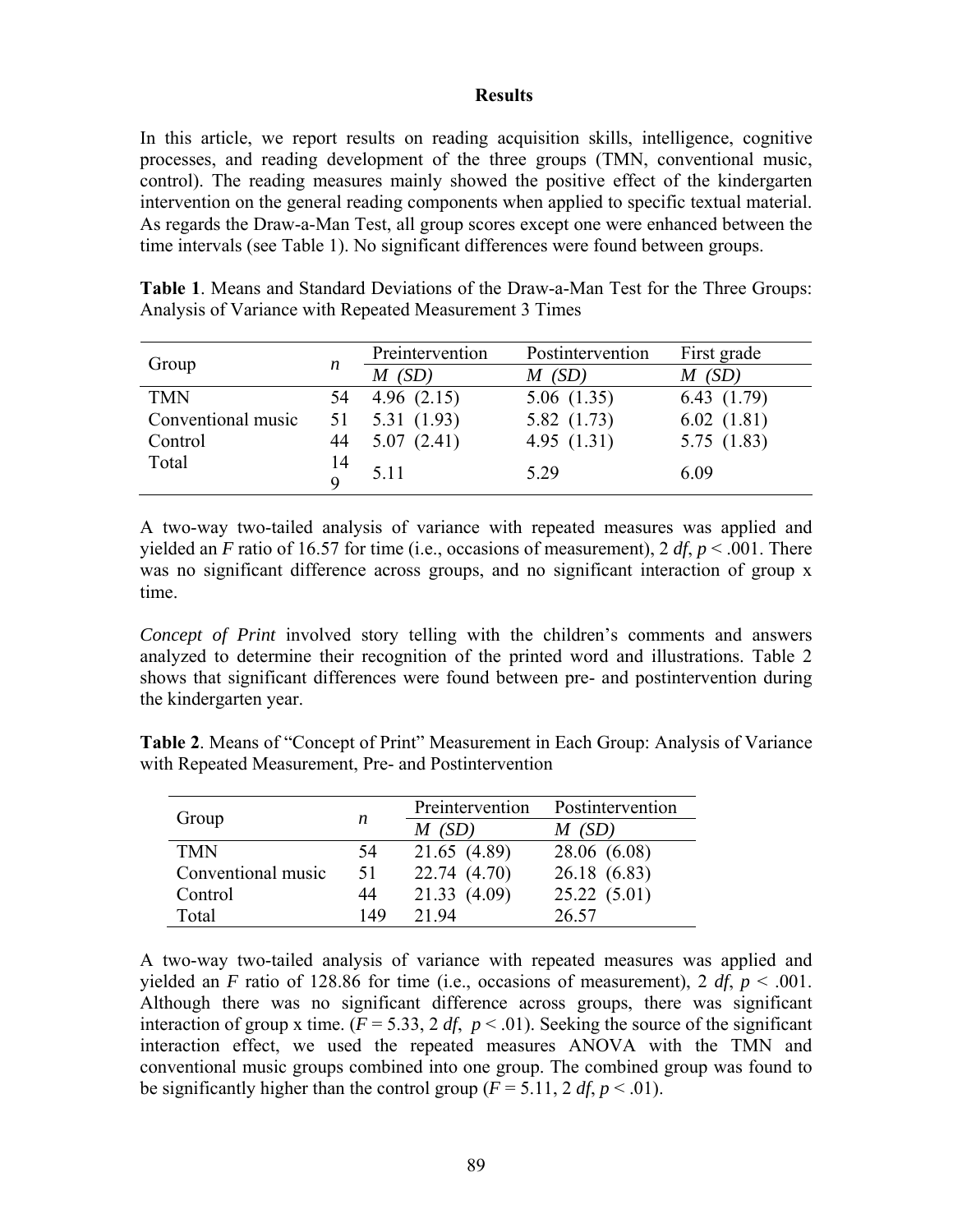From our first grade reading measurements, we report on three variables: phonological awareness, vocal reading (number of correct words), and vocal reading (measured in seconds). These assessments were performed at different times in the first grade: some in the beginning, others in the middle and at the end.

The short version of the Phonological Awareness Test was administered only at the beginning of first grade (see Table 3).

**Table 3**. Means and Standard Deviations of "Phonological Awareness" Measurement, at the Beginning of First Grade: One-Way Analysis of Variance

| Group              | n   | M          | SD  |
|--------------------|-----|------------|-----|
| <b>TMN</b>         | 54  | 33 R       | 728 |
| Conventional music | 51  | 32.45 6.20 |     |
| Control            | 44  | 30.05 7.29 |     |
| Total              | 149 | 32 Z       |     |

A one-way two-tailed ANOVA showed significant differences ( $F = 3.58$ , 2 *df*,  $p < .05$ ) between groups. The TMN group had the highest mean (33.8), the conventional music group was second (32.45), and the control group was lowest at (30.05). By Scheffé analysis, the main difference was found to be between TMN and the control group. The conventional music group's score was near that of the TMN group but no significant differences were found between it and the control group. Duncan analysis showed significant differences ( $p < .05$ ) between the two music groups taken together ( $M =$ 33.14) and the control group ( $M = 30.05$ ), and also when the TMN group ( $M = 33.8$ ) was compared to the other two groups combined  $(M = 31.34)$ .

The Informal Reading Inventory (IRI) battery (administered after formal reading instruction had begun) was differentially adjusted to the level of learning at each period. Silvaroli and Wheelock (2001) suggested three index levels for the IRI: (a) Independent level – either one or no mistakes in reading and at least 80% correct answers to comprehension questions; (b) Dependent level – two or three mistakes and 70 % correct reading and answers to comprehension questions; (c) Frustrated level – more than three mistakes in reading and 60% or fewer correct answers to comprehension questions. These results are presented in Tables 4, 5, and 6.

Vocal reading was the first reading test administered in the middle of first grade (Table 4).

**Table 4**. Means of Correct "Vocal Reading" Words, in the Middle of First Grade: One-Way Analysis of Variance

| Group              | n   | M     | SD    |  |
|--------------------|-----|-------|-------|--|
| <b>TMN</b>         | 50  | 74.36 | 15.56 |  |
| Conventional music | -51 | 70.14 | 22.19 |  |
| Control            | 41  | 53.10 | 31.32 |  |
| Total              | 142 | 61.92 | 23.02 |  |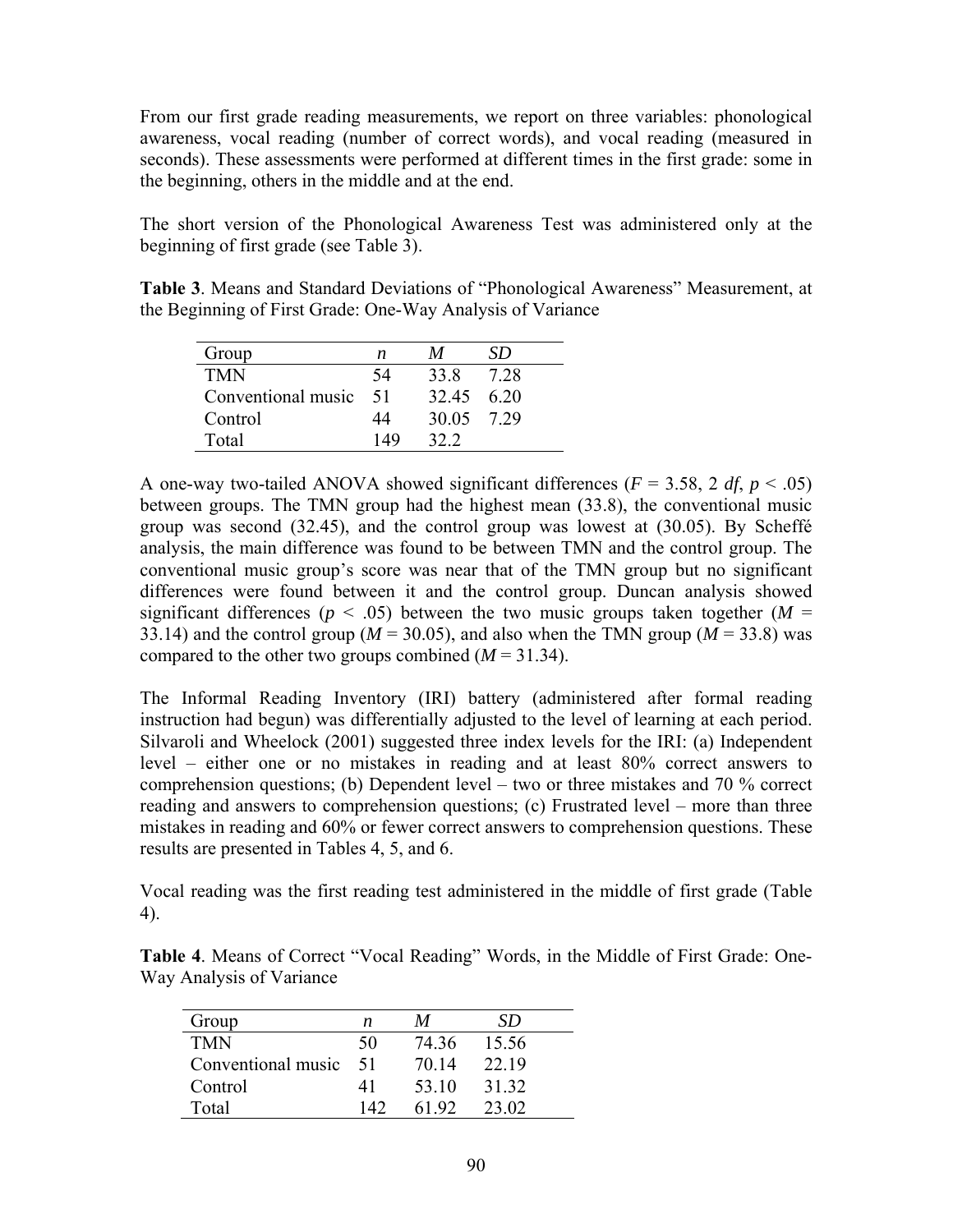A one-way two-tailed analysis of variance was applied and yielded an *F* ratio of 10.21 for groups (i.e., occasions of measurement), 2 df,  $p < .001$ . A Duncan analysis showed the two music groups, combined, to be significantly different from the control group ( $p <$ .001). The TMN group score was highest with a mean of 74.36 as compared to the conventional music group, whose mean score was 70.14.

The vocal reading test was administered at the end of first grade, with the results taperecorded and analyzed for speed in seconds (Table 5).

| <b>Table 5.</b> Means of "Vocal Reading" Time (in seconds) at the End of First Grade: One- |  |  |  |
|--------------------------------------------------------------------------------------------|--|--|--|
| Way Analysis of Variance                                                                   |  |  |  |

| Group              | n   | M      | SD    |
|--------------------|-----|--------|-------|
| <b>TMN</b>         | 54  | 55 23  | 32.38 |
| Conventional music | 50  | 60.27  | 39.94 |
| Control            | 44  | 108.84 | 81.92 |
| Total              | 148 | 61.92  | 58.56 |

A one-way two-tailed ANOVA showed significant group differences ( $F = 14.02$ , 2 *df*,  $p <$ .001). The TMN group was fastest (mean time 55.23 seconds), whereas the conventional music group was second (mean time 60.27 seconds) and the control group was the slowest (mean time 108.84 seconds). By Scheffé analysis, the combined music groups mean (57.65) was significantly different from the control group (108.84 seconds), but no significant differences were found between the two music groups.

Immediately after the vocal reading test, a comprehension questionnaire for the IRI was administered (Table 6).

**Table 6**. Means of Correct Answers on "Vocal Reading Comprehension" at the End of First Grade: One-Way Analysis of Variance

| Group              | n   | M     | SD    |
|--------------------|-----|-------|-------|
| TMN                | 54  | 70.03 | 11.67 |
| Conventional music | 50  | 6141  | 13.65 |
| Control            | 44  | 65.85 | 13.65 |
| Total              | 148 | 65.90 | 14 68 |

A one-way two-tailed ANOVA showed significant differences ( $F = 4.70$ , 2 *df*,  $p < .01$ ) between groups. The TMN group achieved the highest mean score (70.03) and the conventional music group (61.41) scored lowest. The control group fell in between. Scheffé analysis showed that each of the groups differed significantly from the other two.

At the end of the first grade, multivariate analysis of variance was carried out on scores from the tests of vocal reading times and comprehension. This analysis yielded a between-groups *F* ratio of 9.52, 4 *df*,  $p < .001$ . The correlation between them was significant but relatively low,  $r = +0.244$ .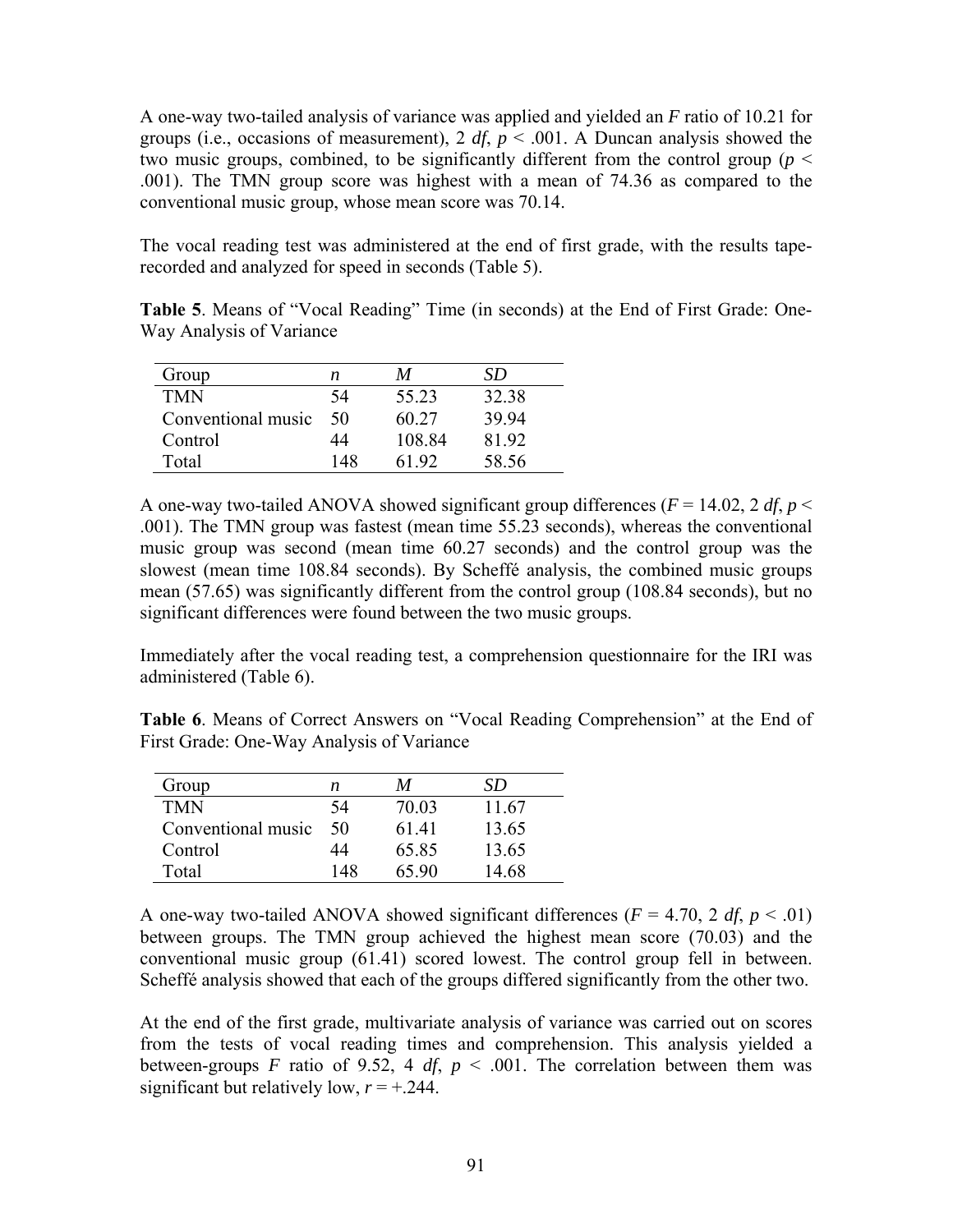Table 7 shows a  $\chi^2$  analysis of the comparative frequency with which pupils scored on vocal reading (comprehending or not comprehending), at the end of first grade.

| Group              |               | Comprehending | Non-comprehending |
|--------------------|---------------|---------------|-------------------|
| <b>TMN</b>         |               |               |                   |
| Conventional music | -50           |               |                   |
| Control            | 44            | 26            |                   |
| Total              | <sup>48</sup> | ΩQ            |                   |

**Table 7**. Frequency of Reading Comprehension at the End of First Grade

The relationship between group and comprehending measured by  $\chi^2$  was 7.877, 2 *df*, *p* < .01. The highest frequency (45) was found in the TMN group while conventional music children were second (38) and the control group had a frequency of 26. The findings for non-comprehension were the opposite. The lowest frequency (9) was found in the TMN group while conventional music children were second (11) and the control group had a frequency of 18.

To determine the correlation between phonological awareness (Lapidot et al., 1995) and Music Ability Test parameters (Bentley, 1966), we administered both tests at the end of the kindergarten year to a random sample of 27 children. The Pearson correlation was +.70, *p* < .001. The Phonological Awareness Test could not be administered before the end of the year, as it was too difficult for kindergarten beginners.

The findings confirm our research assumptions. Regarding reading variables, the TMN group achieved the best scores. The conventional music group's results were generally higher than those of the non-music group. Participation in the experimental groups was found to be the best variable for predicting the level of reading in first grade, irrespective of reading instruction methods.

### **Discussion**

Many studies have demonstrated the effect of music on cognition and reading, but they related only to audile music without script. The full potential of music can be realized only with the addition of script, which facilitates building the base for verbal reading. TMN enhances cognitive perception of musical notation at an early age, while implementing the first reading scheme.

The standard notation group failed to implement music reading, as shown in the results. Audible music effects were confirmed in previous studies (e.g., Koren, 1993). The follow-up indicated a clear link between music and reading development. The conventional music group generally performed better than the non-music group. In most measures, the raw findings show higher achievements for the TMN intervention group. The two musical groups were sometimes combined to emphasize the general effect of music compared to the control group. In other cases, the two control groups were combined to emphasize TMN achievements.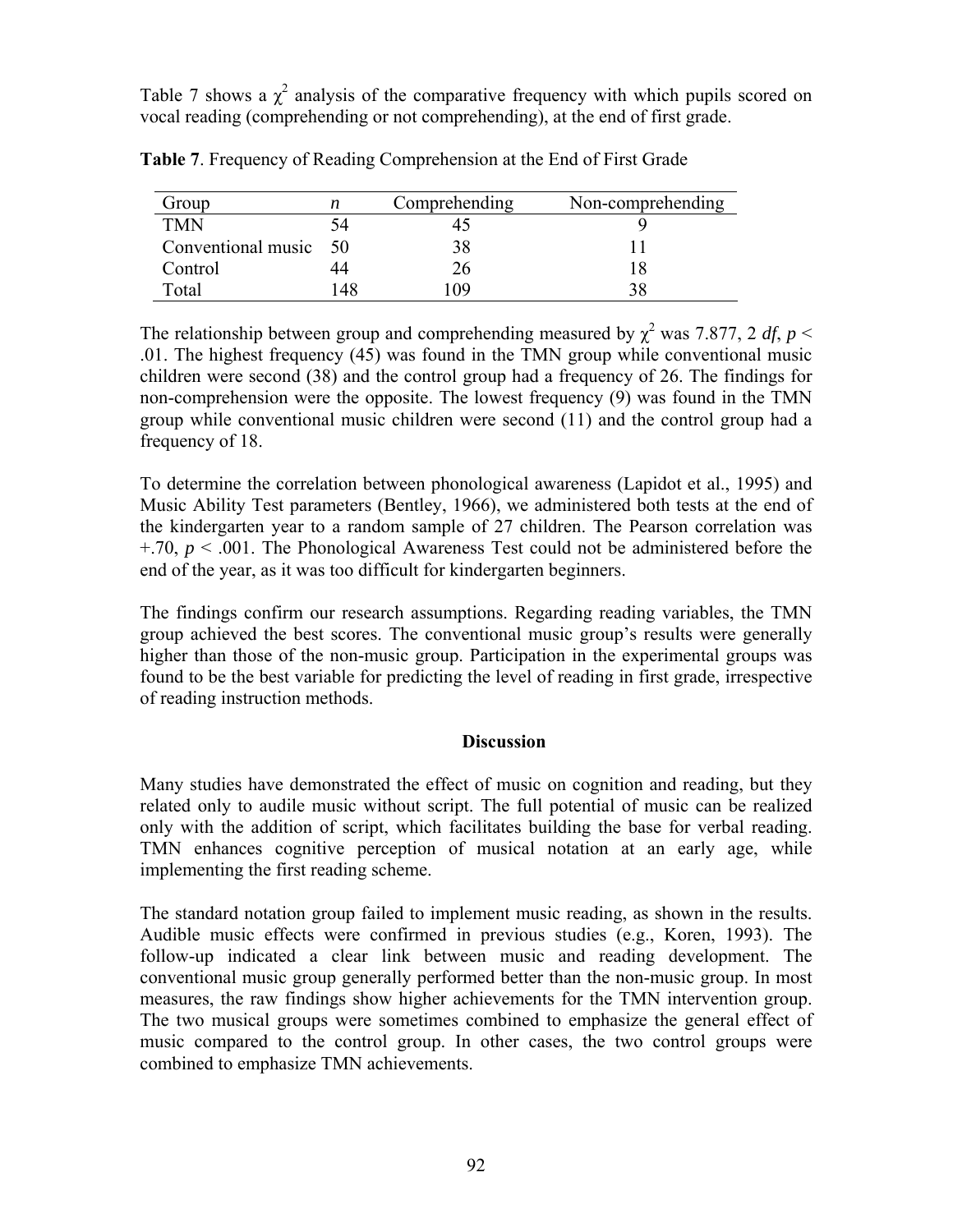All groups received the standard Israeli emergent literacy program for reading preparation, connecting verbal sounds to letter symbols. All of them improved in time. But the TMN group's consistently higher achievements, even in first grade, showed the value of introducing a modified music program in kindergarten. This upholds the view that active reading, even if not verbal, supports and facilitates reading skills (Hammer et al., 1992). Our studies indicate that TMN positively influences cognitive processes and helps recursive reading skills.

The differences on the Draw-a-Man Test did not appear shortly after the intervention, but rather, after the summer vacation. This seems to go hand in hand with the concept of a psychological latency period while learning is processed in the mind. The findings showed that TMN, the lowest scoring group at the beginning of kindergarten, had the highest results after the latency period. Seemingly, the results demonstrated again that the TMN learning also affects the development of children's intelligence.

The Concept of Print test, which shows emergent reading readiness of the general reading components, with some verbal specific ones, indicated that all groups enhanced significantly in time. But the interaction among the groups showed that the TMN group had the greatest improvement, and even when combined with the conventional-music group, was significantly higher than the control group. This result shows the effect of music in general, and especially of applying the TMN system to accelerate fluent reading. This is the first time that the combination of audible and visual written music was used to have an effect on early reading acceleration, accuracy, and comprehension.

The phonological awareness test was taken only at the end of the intervention year because it needs cognitive readiness, mostly not available at age 5. At the beginning of the first grade, it was delivered in a shortened version. The last two tests predicted reading achievement. The high correlation between phonological awareness and Bentley's Music Abilities Test  $(r = .70)$  may indicate parallel development of the discrimination of the musical components of sounds (pitch and duration) and the discrimination of verbal phonemes into consonants and vowels – an important cognitive step towards reading. These results indicate music's apparent role in the significant differences of phonological awareness and comprehension, and suggest the importance of examining the effect of progress in the awareness of different musical components on the awareness of phonemic elements. The cognition of reading-writing musical pitch (intonation) and duration (rhythm-fluency) of sounds may have been easier for the TMN group, which had the highest achievements, followed closely by the conventional music group. This result also confirms the assumption of the value of audible music. As we can see from most of our results, music has greater effect when integrated with the use of the TMN script method.

The individual vocal story-reading test (IRI) was given in the middle of the first grade, to find the number of correctly read words. The reading times were measured at the end of the first grade. Results of both tests showed significant differences among the groups, and the conventional music group was closer to the highest scores of the TMN group than it was to the control group.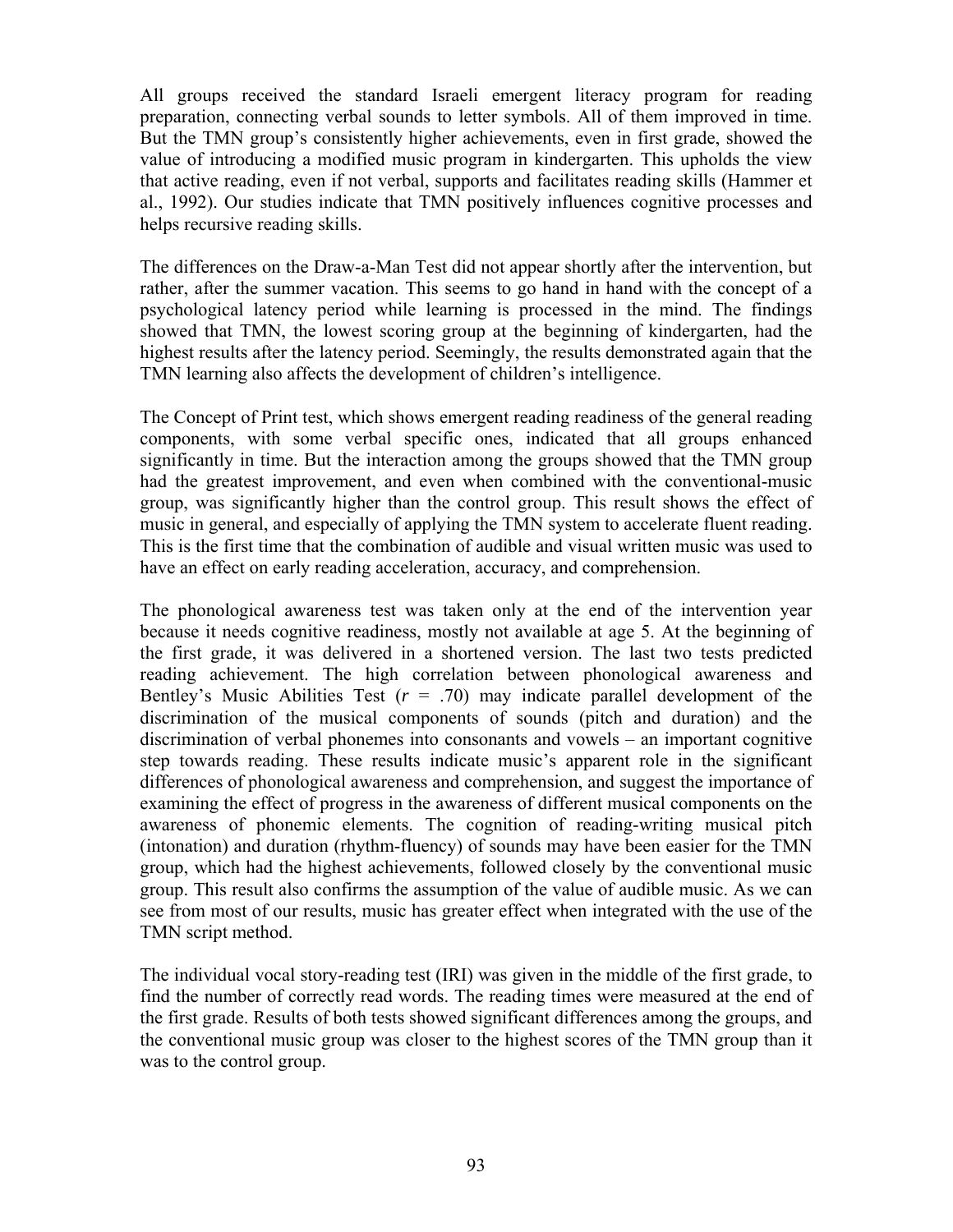At the end of the first grade, the comprehension test results were of special interest. The TMN followed the usual pattern of leading in achievement, but the conventional music group had the lowest scores. The reason for this was revealed unwittingly when examining the taping procedure. We used different techniques for the two groups. The TMN children were taped individually, each playing from notes, from two to seven songs, giving the children an opportunity to perform their notation reading. The conventional music group, on the other hand, was taught to play with carioca background music. They only participated by beating on the xylophones when they were occasionally presented with conventional notation. They did not read or play any entire musical phrase or tune. Thus, they did not develop any linear accumulation of decoded signs in full musical phrases. This activity limited their attention to the accumulated linear data, which is necessary for musical comprehension (recognition of the tune). With regard to the comprehension of a whole phrase, this may have proved to be a negative learning experience, which the control group avoided. The habit of mechanical note-by-note reading, without grasping a musical phrase, may have been the cause of the hesitated reading, which continued in the textual mode, with no evidence of children's ambition or the wish to comprehend their reading.

Furthermore, analyzing the preintervention results showed that the conventional music group was significantly higher in rhythm and somewhat higher (though insignificantly) in discernment and memory, as shown in the Bentley test. These unusual results led us to examine the cause, and revealed that the conventional music group came from higher socioeconomic levels in which the parents could afford to pay for music lessons, and many of the children had received music training before our intervention. This prior experience could explain the greater resemblance in achievement to the TMN group than to the control group. Considering the advantages of the conventional group, the scores on most measures probably under-represented the results of the TMN group. The positive results of the TMN group also continued in the first grade after the end of the intervention year.

Finally, if kindergarten children were ready to read—i.e., if they had already acquired the skills associated with reading readiness—perhaps they could acquire reading competency while still in pre-school. Most of them had not only not developed reading readiness, but could not even recognize letters or some concept of print.

By encouraging teachers to be aware of and appreciate the distinction between the two kinds of reading components, the TMN method promotes the use of explicit instructional strategies, and thus reduces the use of implicit ones, probably resulting in a positive cognitive change in the children. The method creates a graded path from the aural to the written language, comprising reading acquisition itself, though of music, before text.

A decade ago, the reading and writing phases of learning were separated, and only recent studies showed that merging the techniques helps both and improves reading readiness. In the same way, we believe that separating the general from the specific reading components by introducing TMN, and later merging them, is a most effective strategy for alleviating children's reading difficulties.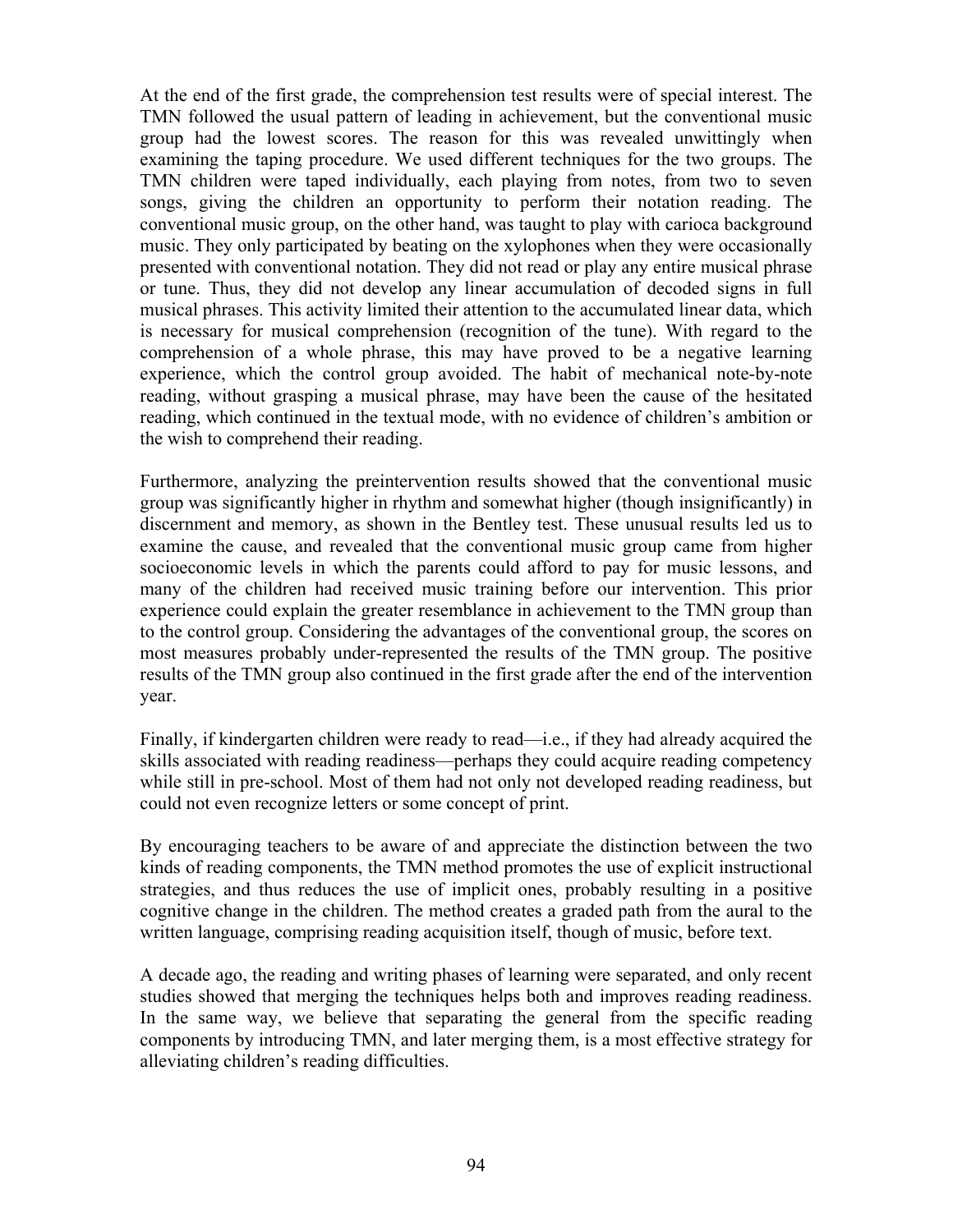TMN reduces gaps in ability in audible-written language without arousing negative attitudes toward reading-skill training. TMN is very practical, naturally integrating into beginners' activities, without any need to change physical or pedagogical settings. Learning reading basics through TMN allows teachers to retain their regular approaches and methods for reading instruction, while supplying the basic general techniques that are not in the usual curriculum.

The results of this study show that there is a great potential for the use of music in the development of pre-reading skills. Music is known to aid in the cognitive process of text processing, and the TMN can help children to absorb the complicated cognitive process of text reading.

We believe this research should be followed by additional studies: (a) integrating computer programs with unique groups, such as gifted children or children with learning deficiencies; (b) understanding how TMN affects different cognitive processes such as attention and concentration; (c) identifying the influences of music on different languages and populations.

#### **References**

- Adams, M. J. (1994). Phonics and beginning reading instruction. In F. Lehr & S. Osborn (Eds.), *Reading, language, and literacy* (pp. 3-23). Mahwah, NJ: Erlbaum.
- Adams, M. J., & Bruck, M. (1993). Word recognition: The interface of educational policies and scientific research. *Reading and Writing, 5*(2), 113-139.
- Amiran-Pougatchov, E. (1976). *Traffic lights and paths in musical education*. Tel Aviv: Nissimov Music Library (Hebrew).
- Bentley, A. (1966). Measures of musical abilities: Tonal memory, pitch discrimination, perception of loudness [Audio cassette translated into Hebrew by U. Sharvit, 1992].
- Bond, G. L., & Dykstra, R. (1997). The cooperative research program in first-grade reading instruction. *Reading Research Quarterly, 32*(4), 348-427.
- Carmon, Y. (2002). *The influence of learning to read music on the ability to learn: How to decode Hebrew.* Unpublished doctoral dissertation, Bar-Ilan University, Ramat-Gan, Israel (Hebrew).
- Carmon, Y., & Elkoshi, R. (2008). The effect of learning notation by means of an innovative system on children's musical perception and symbolic behavior. *Min-Ad: Israeli Studies in Musicology Online*, 1-20.
- Chiu, M. M., & McBride-Chang, C. (2006). Gender, context, and reading: A comparison of students in 43 countries. *Scientific Studies of Reading, 10*(4), 331-362.
- Clarke, L. (1973). *Can't read, can't write, can't talk too good either: How to recognize and overcome dyslexia in your child*. Baltimore, MD: Penguin.
- Clay, M. M. (1977/1995). *Concepts about print test* (C. Tuval & I. Zeiler, Trans.). Jerusalem: The Ministry of Education (Hebrew).
- Cohen, V. (1997). *The movements' method*. Paper presented at the Music Education Conference, Jerusalem.
- Cox, G., & Howard, E. J. (Eds.). (2003). *Sir Arthur Somervell on music education: His writings, speeches and letters*. Woodbridge: Boydell Press.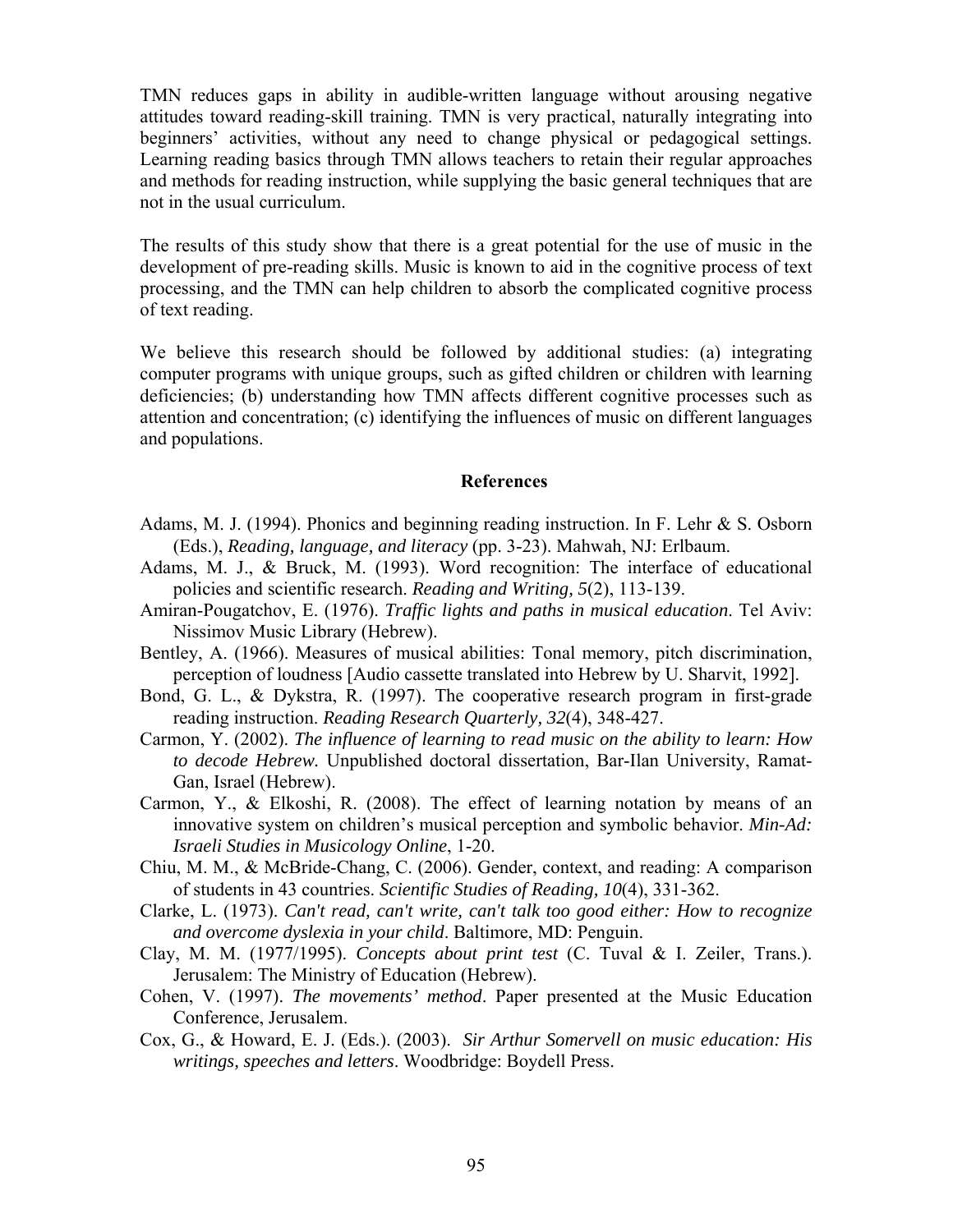- Evans, M. A., Bell, M., Shaw, D., Moretti, S., & Page, J. (2006). Letter names, letter sounds and phonological awareness: An examination of kindergarten children across letters and of letters across children. *Reading and Writing, 19*(9), 959-989.
- Feuerstein, R. (1980). *Instrumental enrichment: Redevelopment of cognitive functions of retarded performers*. New York: University Park Press.
- Feuerstein, R., Rand, Y., & Hoffman, M. B. (1979). *The dynamic assessment of retarded performers*. Baltimore, MD: University Park Press.
- Gardner, H. (1997). Multiple intelligences as a partner in school improvement. *Educational Leadership, 55*(1), 20-21.
- Gibson, E. J., & Levin, H. (1975). *The psychology of reading*. Cambridge, MA: MIT Press.
- Glenn, A., Cousins, J., & Helps, A. (2005). *Ready to read and write in the early years: Meeting individual needs*. London: David Fulton Publishers.
- Goodman, K. (1986). *What's whole about whole language?* Portsmouth, NH: Heinemann.
- Gray, W. S. (1968). *Gray Oral Reading Test*. New York: Psychological Corporation.
- Hammer, R., Bentin, S., & Kahan, S. (1992). The influence of first graders' learning to read, on the phonological awareness development of children. *Megamot, 34*, 442-445 (Hebrew).
- Harris, D. B. (1963). *Children's drawings as measures of intellectual maturity: A revision and extension of the Goodenough Draw-a-Man Test*. New York: Harcourt, Brace & World.
- Inbar, E. (1991). *Music and language: Similarities and differences.* Unpublished master's thesis, Hebrew University of Jerusalem.
- Inbar, E. (1999). *Emotional expression in the linguistic and musical systems in responses to verbal and musical stimuli through report and musical creation.* Unpublished doctoral dissertation, Hebrew University of Jerusalem.
- Jaques-Dalcroze, E. (1930). *Art and education* (F. Rothwell, Trans.). London: Chatto and Windus.
- Kaniel, S. (2001). Teaching for transfer from the learner's point of view. *Journal of Cognitive Education and Psychology, 1*(3), 266-293.
- Katzir, T., Kim, Y. S., Wolf, M., Kennedy, B., Lovett, M., & Morris, R. (2006). The relationship of spelling recognition, RAN, and phonological awareness to reading skills in older poor readers and younger reading-matched controls. *Reading and Writing, 19*(8), 845-872.
- Kerins, M., Winkler, K., Sweeney, M., & Carran, D. (2006). The effects of systematic reading instruction on three classifications of readers. *Reading Research and Instruction, 45*(3), 243-260.
- Klein, P. S. (1997). *A smarter child*. Ramat-Gan: Bar-Ilan University Press (Hebrew).
- Klein, P. S. (2003). A mediational approach to early intervention: Israel. In S. L. Odom, M. J. Hanson, J. A. Blackman, & S. Kaul (Eds.), *Early intervention practices around the world*. Baltimore, MD: Paul H. Brookes.
- Kodály, Z. (1945). Zenei kozneveles [public musical education]. *Emberneveles, 1*, 1-2. Reprinted in E. Blom (Ed.), (1970), *Grove dictionary of music and musicians* (5th ed., Vol. 4, p. 805b). New York: St. Martin's Press.
- Kodály, Z. (1943-48). Szo-Mi for children. Reprinted in E. Blom (Ed.), (1970), *Grove dictionary of music and musicians* (5th ed., Vol. 4, p. 804b). New York: St. Martin's Press.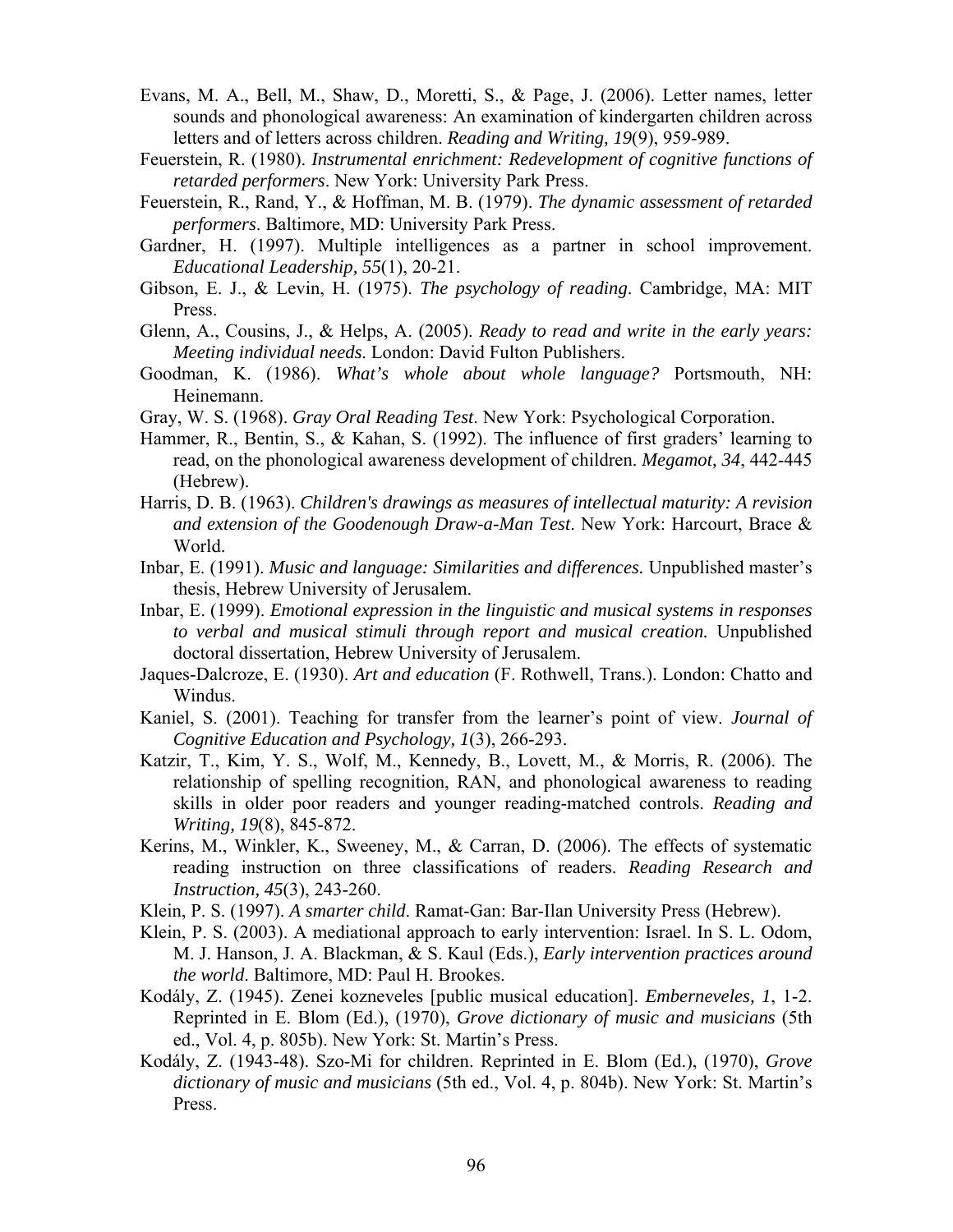- Koren, S. (1993). *The relevance of musicality to the acquisition of foreign language pronunciation.* Unpublished doctoral dissertation, Bar-Ilan University, Ramat Gan, Israel.
- Lapidot, M., Tubul, G., & Wohl, A. (1995). A test of phonological awareness as a predictor of reading acquisition. *Chelkat Lashon, 19-20*, 169-188 (Hebrew).
- Orff, C. (1930-33). Schulwerk, elementare musikubung [elementary school mastering of music]. Reprinted in E. Blom (Ed.), (1970), *Grove dictionary of music and musicians* (5th ed., Vol. 6, p. 282). New York: St. Martin's Press.
- Paulson, L. H., Kelly, K. L., Jepson, S., Van Den Pol, R., Ashmore, R., Farrier, M., & Guilfoyle, S. (2004). The effects of an early reading curriculum on language and literacy development of head start children. *Journal of Research in Childhood Education, 18*(3), 169.
- Piaget, J., & Inhelder, B. (1967). *The child's conception of space*. New York: Norton.
- Platel, H., Price, C., Baron, J. C., Wise, R., Lambert, J., Frackowiak, R. S., Lechevalier, B., & Eustache, F. (1997). The structural components of music perception: A functional anatomical study. *Brain, 120*(2), 229-243.
- Rauscher, F. H. (1995). Does music make you smarter? *PTA Today, 20*(5), 8-9.
- Rauscher, F. H. (1997). A cognitive basis for the facilitation of spatial-temporal cognition through music instruction. In V. Brummett (Ed.), *Ithaca conference '96: Music as intelligence: A sourcebook* (pp. 31-44). Ithaca: Ithaca College Press.
- Rauscher, F. H., & Shaw, G. L. (1998). Key components of the Mozart effect. *Perceptual and Motor Skills, 86*, 835-841.
- Rauscher, F. H., Shaw, G. L., & Ky, K. N. (1995). Listening to Mozart enhances spatialtemporal reasoning: Towards a neurophysiological basis. *Neuroscience Letters, 185*(1), 44-47.
- Rauscher, F. H., Shaw, G. L., Levine, L. J., Wright, E. L., Dennis, W. R., & Newcomb, R. L. (1997). Music training causes long-term enhancement of preschool children's spatial-temporal reasoning abilities. *Neurological Research, 19*(1), 1-8.
- Rayner, K., & Pollatsek, A. (1989). *The psychology of reading*. Englewood Cliffs, NJ: Prentice-Hall.
- Reiter, J. B. (1999). The rainbow word/rebus association sheet (Rebus Sheet). From http://www.geocities.com/Athens/Cyprus/8493/RebusSheet.htm
- Ring, R. (2005). Dalcroze versus eurhythmics? *Le Rythme*, 6-8.
- Sarnthein, J., von Stein, A., Rappeisberger, P., Petsche, H., Rauscher, F. H., & Shaw, G. L. (1997). Persistent patterns of brain activity: An EEG coherence study of the positive effect of music on spatial-temporal reasoning. *Neurological Research, 19*(1), 107-116.
- Schafer, R. M. (1967/1981). *Ear cleaning* (V. Hacohen & S. Hacohen, Trans.). Tel-Aviv: Reshafim (Hebrew).
- Silvaroli, N., & Wheelock, W. (2001). *Classroom reading inventory* (9th ed.). Boston, MA: McGraw Hill.
- Snyder, B. (2000). *Music and memory: An introduction*. Cambridge, MA: The MIT Press.
- Sobol, E. S. (in press). *An attitude and approach for teaching music to special learners* (2nd ed.). New York: MENC / Rowman & Littlefield Education.
- Spiegel, D. L. (1998). Silver bullets, babies, and bath water: Literature response groups in a balanced literacy program. *Reading Teacher, 52*(2), 114-124.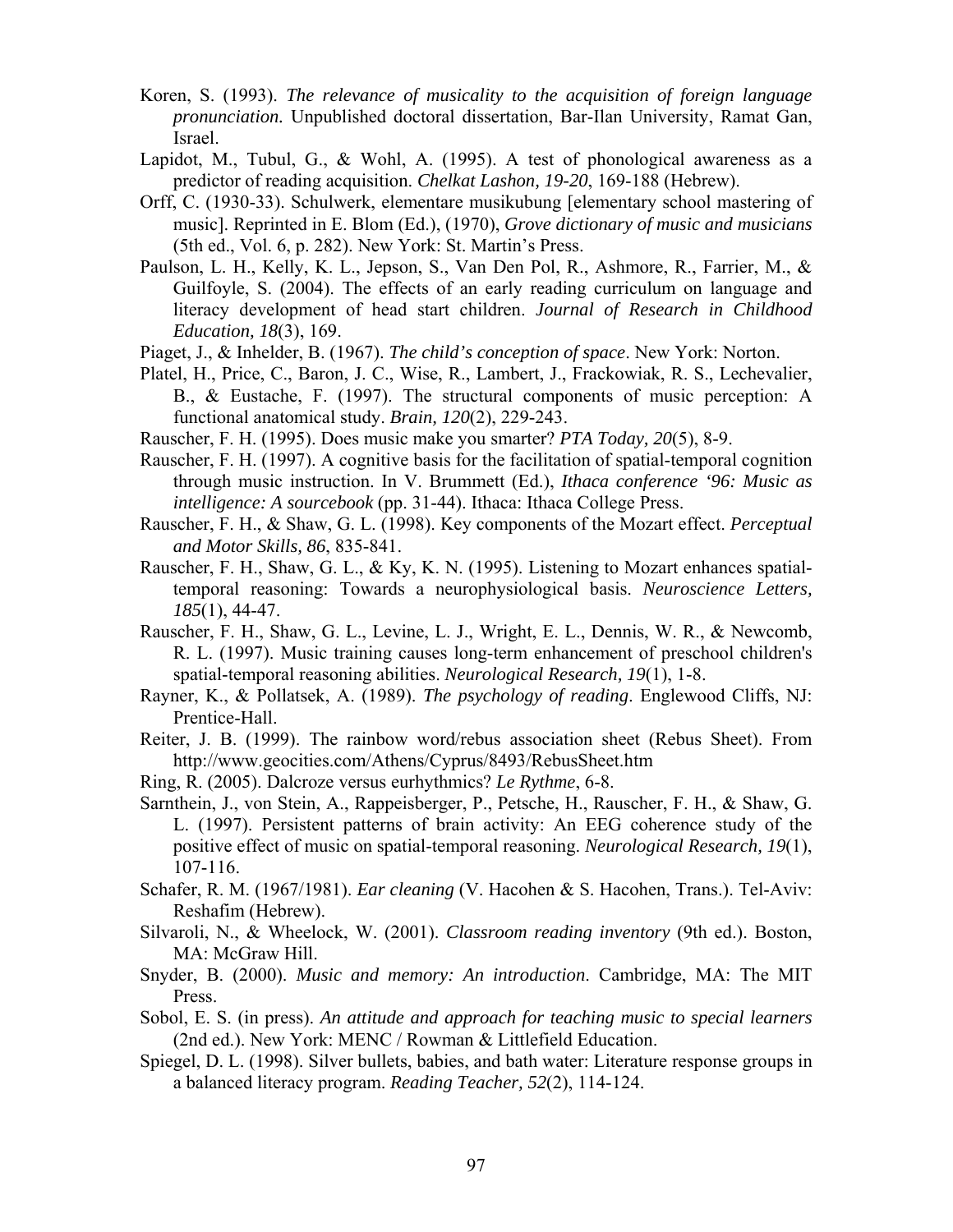- Suzuki, S., & Grilli, S. (1992). An interview with Dr. Shin'ichi Suzuki at the Talent Education Institute, Matsumoto, Japan, on 18 April 1991. *International Review of Education, 38*(5), 547-551.
- Tzuriel, D. (1998). *Cognitive modifiability: Dynamic assessment of learning potential*. Tel Aviv: Sifriat Poalim (Hebrew).
- Tzuriel, D. (2001). *Dynamic assessment of young children* New York: Kluwer Academic/Plenum.
- Vygotsky, L. S. (1978). *Mind in society: The development of higher psychological processes.* Cambridge, MA: Harvard University Press.
- Weiss, I. (2000). *Are cognitive skills context bound? Evidence from analogical problemsolving training.* Unpublished doctoral dissertation, Bar-Ilan University, Ramat Gan.
- Whalley, K., & Hansen, J. (2006). The role of prosodic sensitivity in children's reading development. *Journal of Research in Reading, 29*(3), 288-303.
- Wohl, A. (1995). *Stories for beginners*. Tel Aviv: Center of Educational Technology (Hebrew).
- Wohl, A. (1998). The beginnings of literacy. In *Reading: Theory and practice* (pp. 34- 35). Tel Aviv: The Open University (Hebrew).
- Woodcock, R. W., Clark, C. R., & Davies, C. O. (1979). *Peabody Rebus Reading Program.* Circle Pines, MN: AGS Publishing.
- Yishay, A. (1992). *Two pre-school enrichments influence on learning skills.* Unpublished doctoral dissertation, Bar-Ilan University, Ramat-Gan, Israel.

### **Address for correspondence**:

Yehudith Carmon School of Education, Bar-Ilan University Ramat-Gan 18, Herman-Cohen Street Tel-Aviv, ISRAEL 64385 [Carmonj@barak.net.il](mailto:Carmonj@barak.net.il)

### **Reśumé**

### *La Méthode des Notes Musicales pour l'Apprentissage Initial de la Lecture*

Un siècle d'approches expérimentales dans l'enseignement n'a pas permis de réduire significativement les problèmes d'acquisition initiale de la lecture. Bien que les chercheurs continuent à mettre en lumière de plus en plus de symptômes à l'origine des déficiences, ils n'ont, jusqu'à présent, trouvé que peu de solutions. L'enseignement initial de la lecture commence traditionnellement par les composants particuliers d'une langue spécifique. Dans cette recherche, nous proposons une méthode qui commence par les composants généraux de base de la lecture communs à toutes les langues alphabétiques écrites, y compris la notation musicale. Nous proposons d'introduire la lecture en utilisant un outil musical original et simple, la méthode du « Jeu des Notes Musicales ». Après avoir créé un premier schème de lecture à travers la musique, la lecture verbale devient beaucoup plus facile. Notre méthode a été évaluée sur 150 enfants d'école maternelle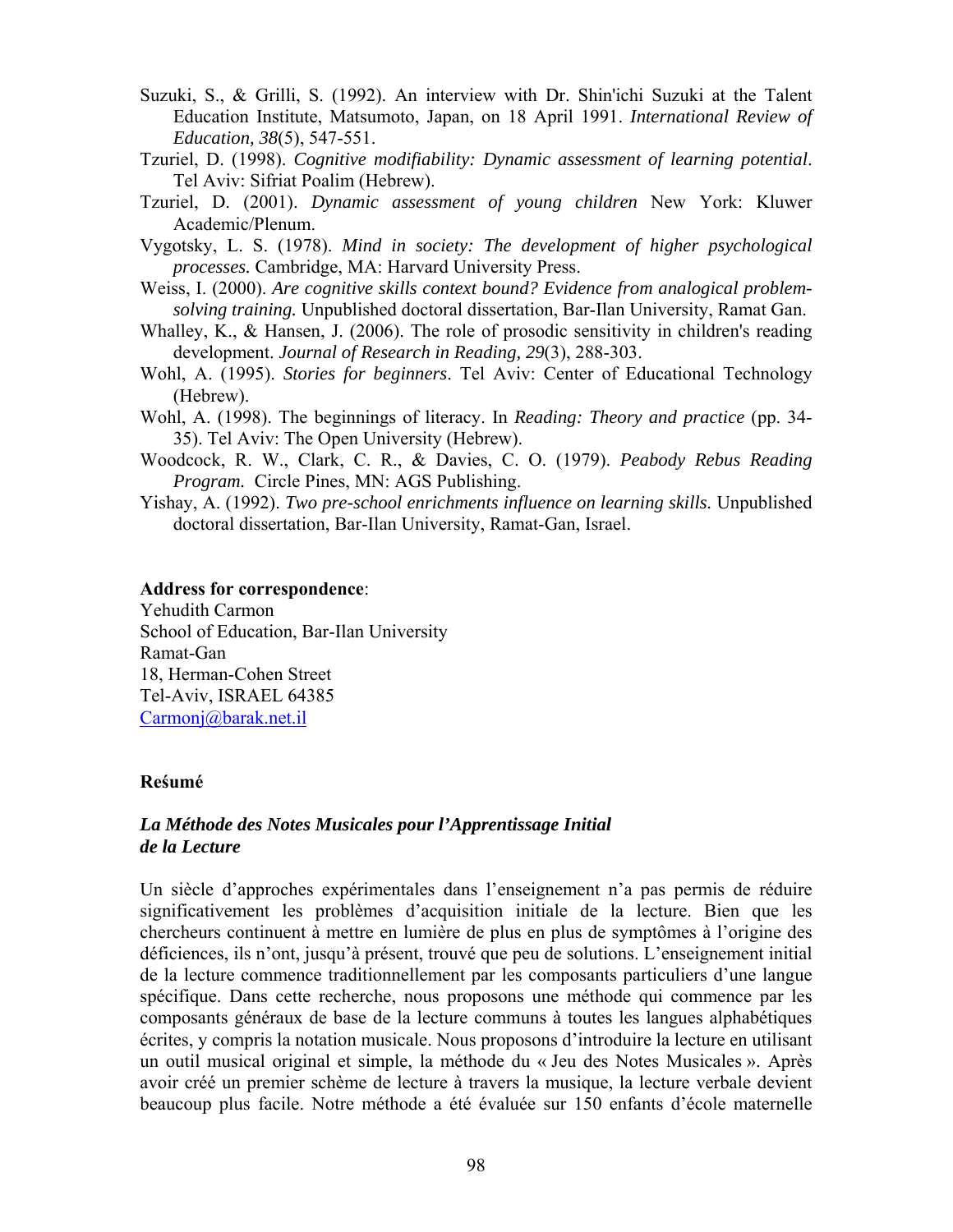(préscolaire), qui ont participé à trois programmes d'intervention : un groupe a bénéficié du « Jeu des Notes Musicales », un groupe d'un enseignement de la musique conventionnel et un groupe contrôle n'a reçu aucun programme d'intervention musicale. Les pré- et post-tests ont été administrés dans les écoles menant un suivi pour évaluer les effets sur le développement de la lecture. Les résultats ont reflété des réussites significatives pour le groupe qui a bénéficié de la méthode « Jeu des Notes Musicales » sur tous les paramètres de lecture : nombre d'erreurs, temps de lecture à haute voix, vitesse de lecture et compréhension. L'application de cette méthode nous a permis d'utiliser l'intérêt musical facilement éprouvé par les enfants pour les aider à apprendre à lire et à mieux comprendre.

### **Resumen**

### *El Método de Notas Musicales para la Adquisición Inicial de la Lectura*

Un siglo de enfoques experimentales en la enseñanza de la lectura no ha logrado reducir significativamente los problemas de adquisición inicial de la lectura. Aunque los investigadores continúan en sacar a la luz, cada vez más, que están en el origen de las deficiencias, han encontrado, hasta el día de hoy, muy pocas soluciones. La enseñanza inicial de la lectura comienza tradicionalmente por los componentes específicos de una lengua. En esta investigación hemos experimentado un método que comienza por los componentes generales y básicos de la lectura, que son comunes en todas las lenguas alfabéticas escritas, incluyendo la notación musical. Proponemos introducir la lectura utilizando una herramienta musical original y simple, denominada "Juego de Notas Musicales." Después de haber creado un primer esquema de lectura a través de la música, la lectura verbal llega a ser mucho más fácil. Nuestro método fue experimentado con 150 niños de la escuela infantil, que han participado en tres programas de intervención: un grupo trabajó con el método "Juego de Notas Musicales", otro grupo a través de la enseñanza de la música convencional y el grupo de control no recibió ningún programa de intervención musical. El pretest y el posted fueron aplicados en las escuelas, llevando a cabo un seguimiento para evaluar los efectos sobre el desarrollo de la lectura. Los resultados reflejaron efectos significativos a favor del grupo enseñado con el método "juego de las notas musicales" en todos los parámetros de lectura analizados: número de errores, tiempo de lectura en voz alta, velocidad lectora y comprensión. La aplicación de este método nos ha permitido utilizar el interés musical de los niños para ayudarles a aprender mejor a leer y a comprender.

### **Zusammenfassung**

### **Die Methode der Musikalischen Noten für die Initialen Leseerwerb**

Ein Jahrhundert experimenteller Ansätze zum Leseunterricht hat initiale Probleme des Leseerwerbs nicht signifikant verringert. Obwohl Forscher fortfahren, immer mehr Symptome von Defiziten zu identifizieren, sind sie bis heute mit nur wenigen